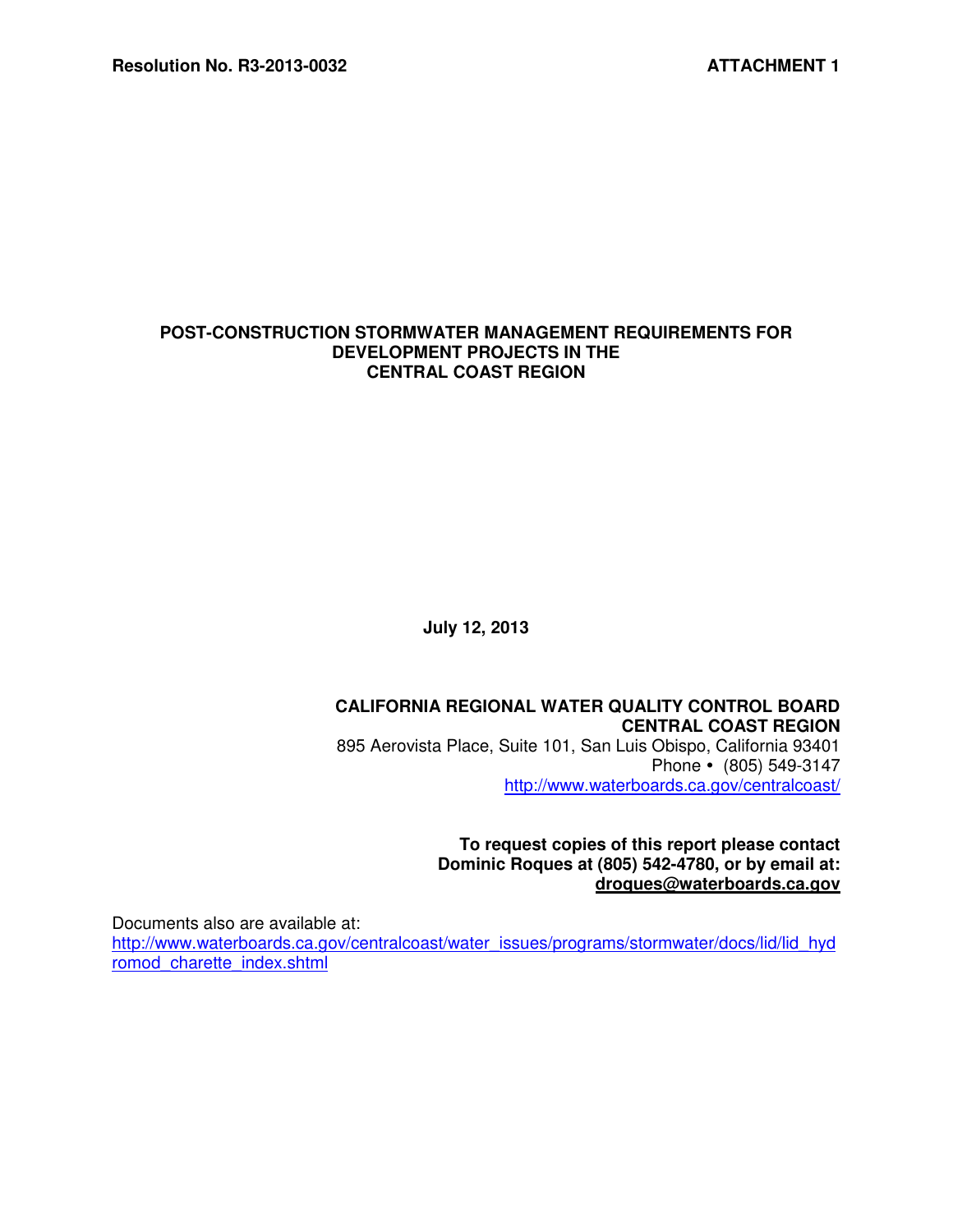# **POST-CONSTRUCTION STORMWATER MANAGEMENT REQUIREMENTS FOR DEVELOPMENT PROJECTS IN THE CENTRAL COAST REGION**

# **TABLE of CONTENTS**

| А. |                                                                                    |  |
|----|------------------------------------------------------------------------------------|--|
| Β. |                                                                                    |  |
| 1) |                                                                                    |  |
| 2) | Performance Requirement No. 1: Site Design and Runoff Reduction  3                 |  |
| 3) |                                                                                    |  |
| 4) |                                                                                    |  |
| 5) |                                                                                    |  |
| 6) |                                                                                    |  |
| C. |                                                                                    |  |
| 1) |                                                                                    |  |
| 2) |                                                                                    |  |
| 3) |                                                                                    |  |
| D. | Field Verifications of Post-Construction Stormwater Control Measures15             |  |
| Е. |                                                                                    |  |
| 1) |                                                                                    |  |
| 2) | Maintenance Agreement and Transfer of Responsibility for SCMs 16                   |  |
| 3) |                                                                                    |  |
| F. |                                                                                    |  |
| G. |                                                                                    |  |
|    |                                                                                    |  |
|    |                                                                                    |  |
|    | ATTACHMENT C: Definitions Related to Post-Construction Requirements 23             |  |
|    | ATTACHMENT D: Hydrologic Analysis and Stormwater Control Measure Sizing Guidance27 |  |
|    | ATTACHMENT E: Ten Percent Adjustment to Retention Requirement - Calculation        |  |
|    | Instructions.                                                                      |  |
|    |                                                                                    |  |
|    |                                                                                    |  |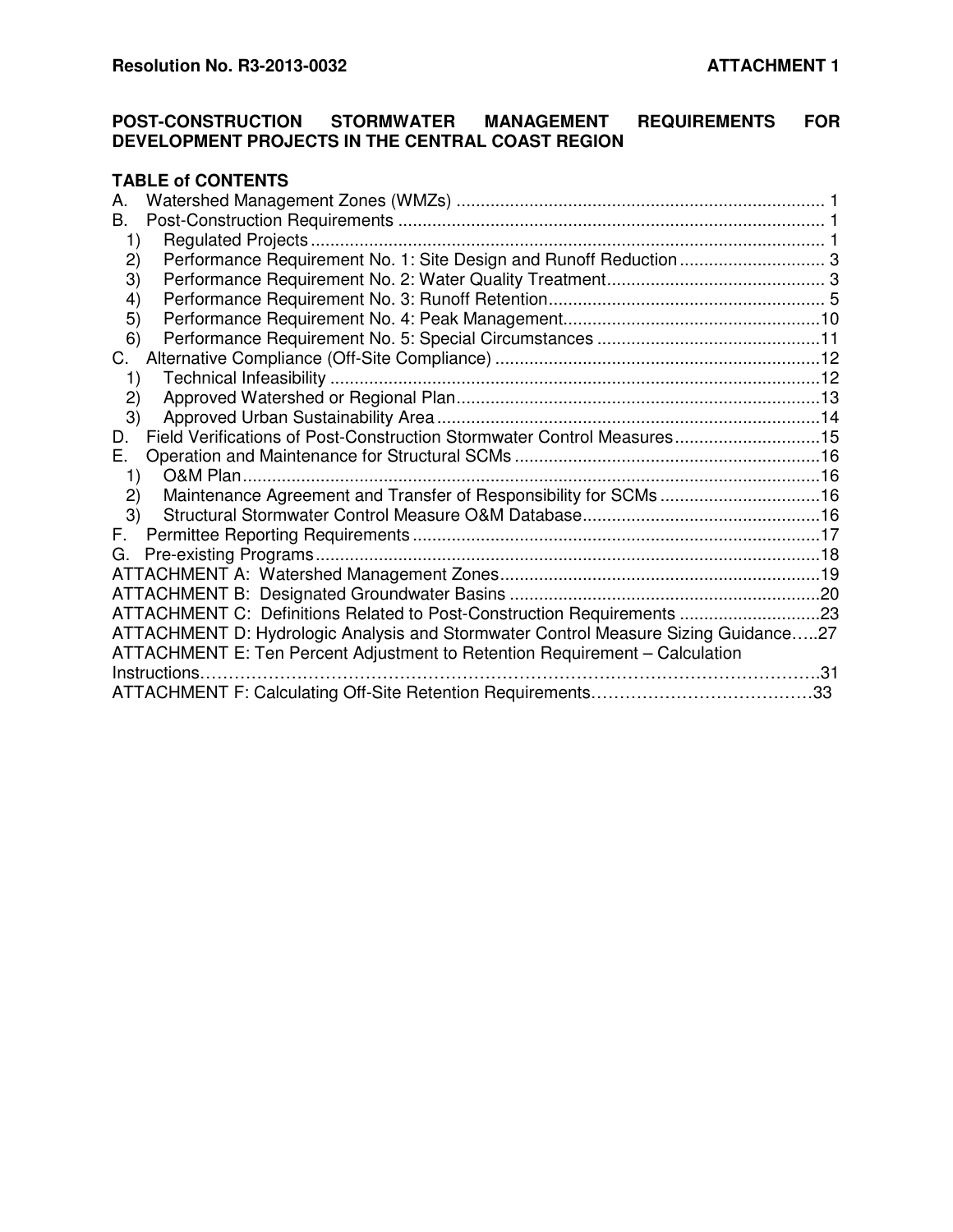## **A. Watershed Management Zones (WMZs)**

The urbanized portions of the Central Coast Region are categorized into 10 Watershed Management Zones (WMZs), based on common key watershed processes and receiving water type (creek, marine nearshore waters, lake, etc). Maps in Attachment A illustrate the WMZs for the Central Coast Region's urbanized areas. Designated Groundwater Basins of the Central Coast Region (Attachment B) underlie some but not all WMZs in urbanized portions of the Central Coast Region. The map and table in Attachment B illustrates the Groundwater Basins of the Central Coast Region. Each WMZ and, where present, Groundwater Basin, is aligned with specific Post-Construction Stormwater Management Requirements to address the impacts of development on those watershed processes and beneficial uses.

- 1) The Permittee shall maintain the ability to identify the WMZs and their boundaries, and to determine the WMZ in which development projects are proposed, throughout the urbanized portions of their jurisdiction corresponding with the Phase I or Phase II Municipal Stormwater Permit boundary.
- 2) The Permittee shall maintain the ability to determine whether development projects are proposed in areas overlying designated Groundwater Basins, throughout the urbanized portions of their jurisdiction subject to either a Phase I or Phase II Municipal Stormwater Permit.

# **B. Post-Construction Requirements**

The primary objective of these Post-Construction Stormwater Management Requirements (hereinafter, Post-Construction Requirements) is to ensure that the Permittee is reducing pollutant discharges to the Maximum Extent Practicable and preventing stormwater discharges from causing or contributing to a violation of receiving water quality standards in all applicable development projects that require approvals and/or permits issued under the Permittee's planning, building, or other comparable authority. The Post-Construction Requirements emphasize protecting and, where degraded, restoring key watershed processes to create and sustain linkages between hydrology, channel geomorphology, and biological health necessary for healthy watersheds. Maintenance and restoration of watershed processes impacted by stormwater management is necessary to protect water quality and beneficial uses.

## 1) Regulated Projects

Regulated Projects include all New Development or Redevelopment projects that create and/or replace >2,500 square feet of impervious surface (collectively over the entire project site)

- a) Regulated Projects include, but are not limited to the following road projects/practices:
	- i) Removing and replacing a paved surface resulting in alteration of the original line and grade, hydraulic capacity or overall footprint of the road
	- ii) Extending the pavement edge, or paving graveled shoulders
	- iii) Resurfacing by upgrading from dirt to asphalt, or concrete; upgrading from gravel to asphalt, or concrete; or upgrading from a bituminous surface treatment ("chip seal") to asphalt or concrete
- b) Regulated Projects do not include:
	- i) Road and Parking Lot maintenance:
		- (1) Road surface repair including slurry sealing, fog sealing, and pothole and square cut patching
		- (2) Overlaying existing asphalt or concrete pavement with asphalt or concrete without expanding the area of coverage
		- (3) Shoulder grading
		- (4) Cleaning, repairing, maintaining, reshaping, or regrading drainage systems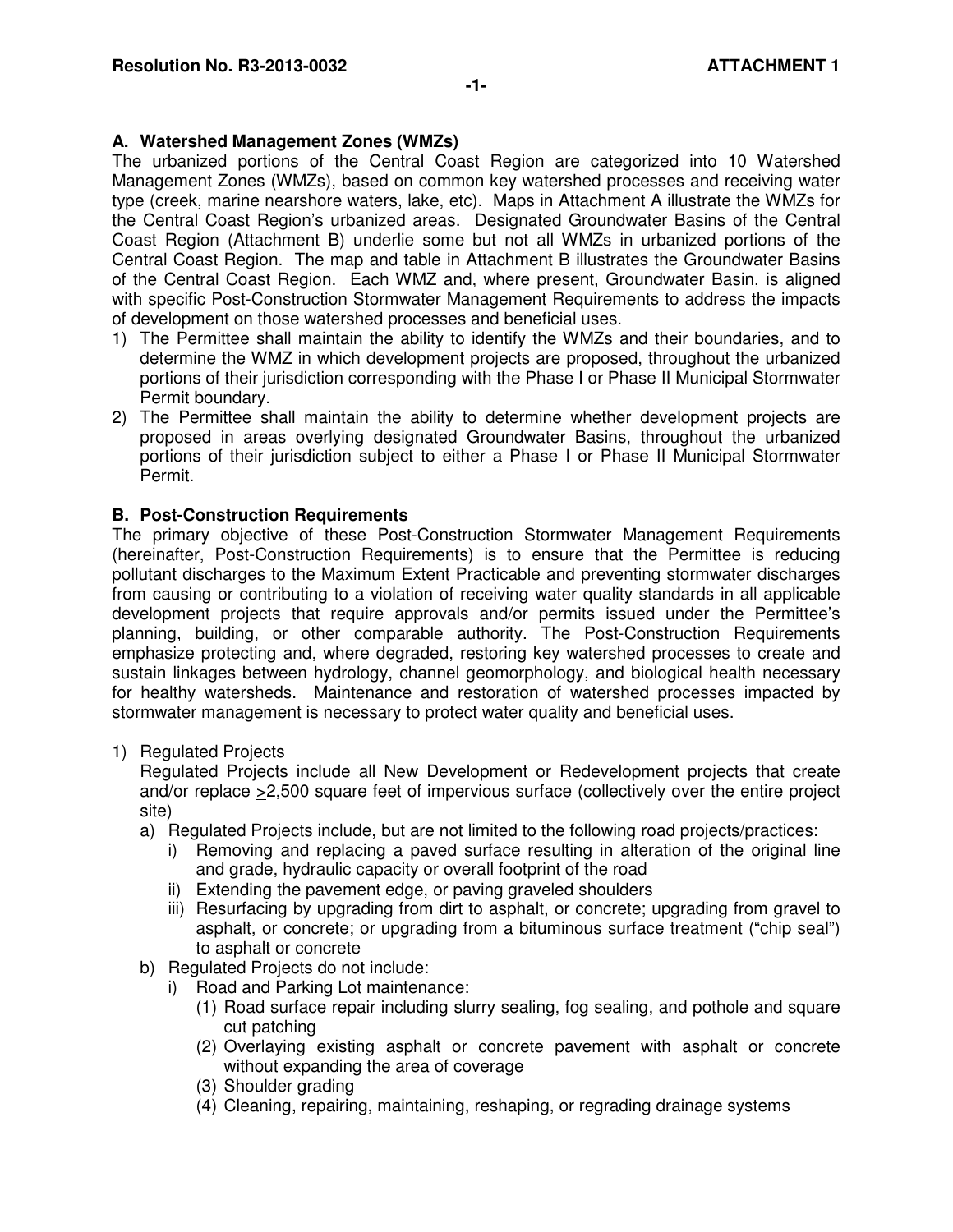- (5) Crack sealing
- (6) Resurfacing with in-kind material without expanding the road or parking lot
- (7) Practices to maintain original line and grade, hydraulic capacity, and overall footprint of the road or parking lot
- (8) Repair or reconstruction of the road because of slope failures, natural disasters, acts of God or other man-made disaster
- ii) Sidewalk and bicycle path or lane projects, where no other impervious surfaces are created or replaced, built to direct stormwater runoff to adjacent vegetated areas
- iii) Trails and pathways, where no other impervious surfaces are replaced or created, and built to direct stormwater runoff to adjacent vegetated areas
- iv) Underground utility projects that replace the ground surface with in-kind material or materials with similar runoff characteristics
- v) Curb and gutter improvement or replacement projects that are not part of any additional creation or replacement of impervious surface area (e.g., sidewalks, roadway)
- vi) Second-story additions that do not increase the building footprint
- vii) Raised (not built directly on the ground) decks, stairs, or walkways designed with spaces to allow for water drainage
- viii) Photovoltaic systems installed on/over existing roof or other impervious surfaces, and panels located over pervious surfaces with well-maintained grass or vegetated groundcover, or panel arrays with a buffer strip at the most down gradient row of panels
- ix) Temporary structures (in place for less than six months)
- x) Electrical and utility vaults, sewer and water lift stations, backflows and other utility devices
- xi) Above-ground fuel storage tanks and fuel farms with spill containment system
- c) The Permittee shall apply the Post-Construction Requirements by March 6, 2014<sup>1</sup>, to all applicable Regulated Projects that require approvals and/or permits issued under the Permittee's planning, building, or other comparable authority. Applicable Regulated Projects include both private development requiring permits, and public projects:
	- i) Private Development Projects
		- (1) Discretionary Projects The Permittee shall apply the Post-Construction Requirements to those projects that have not received the first discretionary approval of project design.
		- (2) Ministerial Projects If the project is only subject to ministerial approval, the Permittee shall apply the Post-Construction Requirements to those projects that have not received any ministerial approvals. If the ministerial project receives multiple ministerial approvals, the Permittee shall apply the Post-Construction Requirements to the first ministerial approval. Ministerial approvals include, but are not limited to, building permits, site engineering improvements, and grading permits.
	- ii) Public Development Projects

 $\overline{a}$ 

- (1) The Permittee shall develop and implement an equivalent approach, to the above approach used for private development projects, to apply the Post-Construction Requirements to applicable public development projects, including applicable university development projects
- iii) Exemptions The Permittee may propose, to the Central Coast Water Board Executive Officer, a lesser application of the Post-Construction Requirements for

<sup>&</sup>lt;sup>1</sup> Newly enrolled Permittees Gonzales, Greenfield, and Guadalupe shall apply the Post-Construction Requirements by July 1, 2014.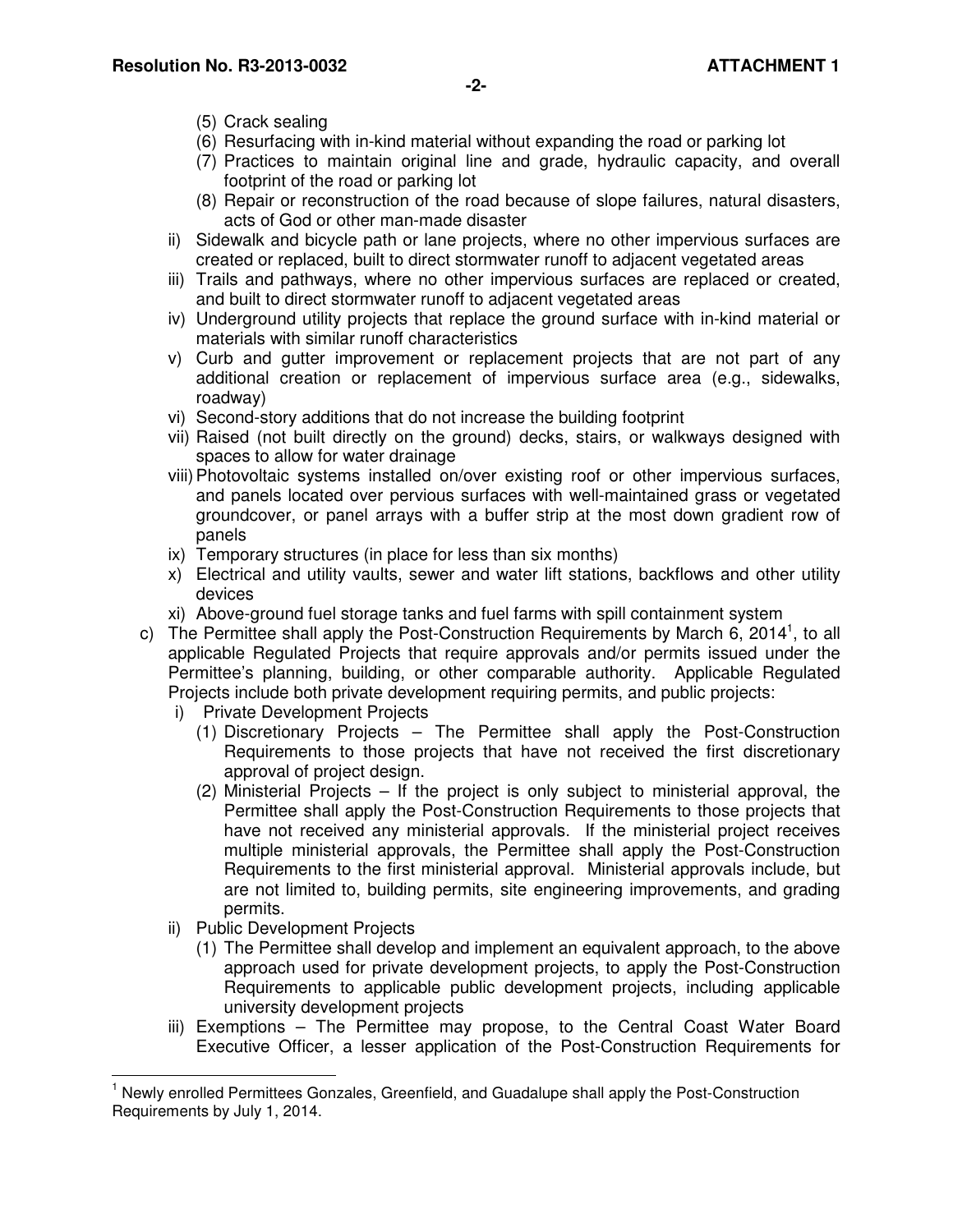projects with completed project applications dated prior to September 6, 2012. The Permittee must demonstrate that the application of the Post-Construction Requirements would pose financial infeasibility for the project. The Permittee shall not grant any exemptions without prior approval from the Central Coast Water Board Executive Officer.

- 2) Performance Requirement No. 1: Site Design and Runoff Reduction
	- a) The Permittee shall require all Regulated Projects that create and/or replace > 2,500 square feet of impervious surface (collectively over the entire proiect site), including detached single-family home projects, to implement at least the following design strategies throughout the Regulated Project site:
		- i) Limit disturbance of creeks and natural drainage features
		- ii) Minimize compaction of highly permeable soils
		- iii) Limit clearing and grading of native vegetation at the site to the minimum area needed to build the project, allow access, and provide fire protection
		- iv) Minimize impervious surfaces by concentrating improvements on the least-sensitive portions of the site, while leaving the remaining land in a natural undisturbed state
		- v) Minimize stormwater runoff by implementing one or more of the following site design measures:
			- (1) Direct roof runoff into cisterns or rain barrels for reuse
			- (2) Direct roof runoff onto vegetated areas safely away from building foundations and footings, consistent with California building code
			- (3) Direct runoff from sidewalks, walkways, and/or patios onto vegetated areas safely away from building foundations and footings, consistent with California building code
			- (4) Direct runoff from driveways and/or uncovered parking lots onto vegetated areas safely away from building foundations and footings, consistent with California building code
			- (5) Construct bike lanes, driveways, uncovered parking lots, sidewalks, walkways, and patios with permeable surfaces
	- b) The Permittee shall confirm that projects comply with Site Design and Runoff Reduction Performance Requirements by means of appropriate documentation (e.g., check lists) accompanying applications for project approval.
- 3) Performance Requirement No. 2: Water Quality Treatment
	- a) The Permittee shall require Regulated Projects, except detached single-family homes, > 5,000 square feet of Net Impervious Area, and detached single-family homes > 15,000 square feet of Net Impervious Area, to treat stormwater runoff as required in the Water Quality Treatment Performance Requirements in Section B.3.b. to reduce pollutant loads and concentrations using physical, biological, and chemical removal.
		- i) Net Impervious Area is the total (including new and replaced) post-project impervious areas, minus any reduction in total imperviousness from the pre-project to postproject condition: Net Impervious Area = (New and Replaced Impervious Area) - (Reduced Impervious Area Credit), where Reduced Impervious Area Credit is the total pre-project to post-project reduction in impervious area, if any.
	- b) The Permittee shall require each Regulated Project subject to Water Quality Treatment Performance Requirements to treat runoff generated by the Regulated Project site using the onsite measures below, listed in the order of preference (highest to lowest). Water Quality Treatment Performance Requirements shall apply to the runoff from existing, new, and replaced impervious surfaces on sites where runoff from existing impervious surfaces cannot be separated from runoff from new and replaced impervious surfaces.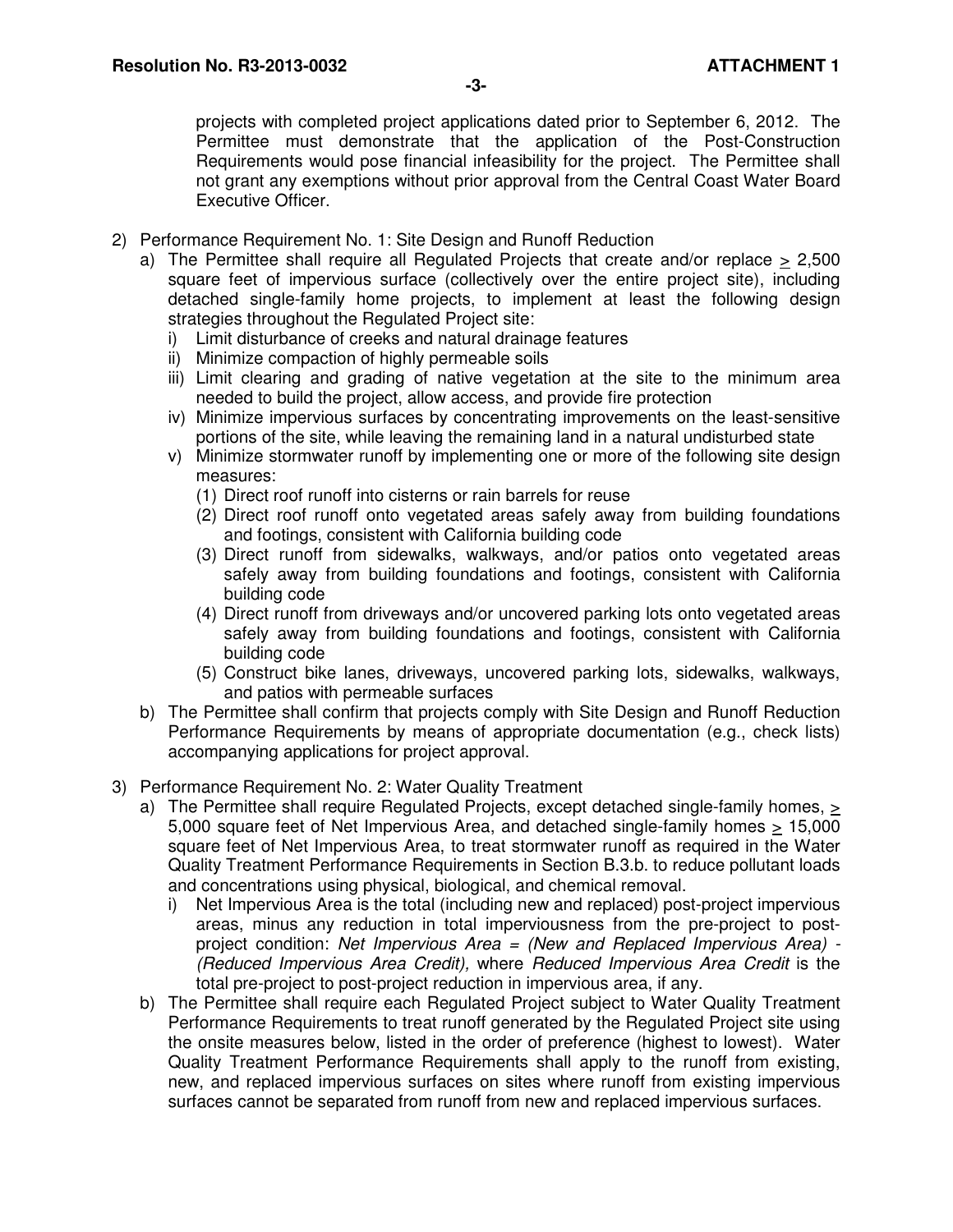- i) Low Impact Development (LID) Treatment Systems Implement harvesting and use, infiltration, and evapotranspiration Stormwater Control Measures that collectively achieve the following hydraulic sizing criteria for LID systems:
	- (1) Hydraulic Sizing Criteria for LID Treatment Systems LID systems shall be designed to retain stormwater runoff equal to the volume of runoff generated by the 85th percentile 24-hour storm event, based on local rainfall data.
- ii) Biofiltration Treatment Systems Implement biofiltration treatment systems using facilities that must be demonstrated to be at least as effective  $as<sup>2</sup>$  a biofiltration treatment system with the following design parameters:
	- (1) Maximum surface loading rate appropriate to prevent erosion, scour and channeling within the biofiltration treatment system itself and equal to 5 inches per hour, based on the flow of runoff produced from a rain event equal to or at least:
		- (a) 0.2 inches per hour intensity; or
		- (b) Two times the 85th percentile hourly rainfall intensity for the applicable area, based on historical records of hourly rainfall depth
	- (2) Minimum surface reservoir volume equal to the biofiltration treatment system surface area times a depth of 6 inches
	- (3) Minimum planting medium depth of 24 inches. The planting medium must sustain a minimum infiltration rate of 5 inches per hour throughout the life of the project and must maximize runoff retention and pollutant removal. A mixture of sand (60%-70%) meeting the specifications of American Society for Testing and Materials (ASTM) C33 and compost (30%-40%) may be used. A Regulated Project may utilize an alternative planting medium if it demonstrates its planting medium is equal to or more effective at attenuating pollutants than the specified planting medium mixture.
	- (4) Proper plant selection<sup>3</sup>

 $\overline{a}$ 

- (5) Subsurface drainage/storage (gravel) layer with an area equal to the biofiltration treatment system surface area and having a minimum depth of 12 inches
- (6) Underdrain with discharge elevation at top of gravel layer
- (7) No compaction of soils beneath the biofiltration facility (ripping/loosening of soils required if compacted)
- (8) No liners or other barriers interfering with infiltration, except for situations where lateral infiltration is not technically feasible.
- iii) Non-Retention Based Treatment Systems Implement Stormwater Control Measures that collectively achieve at least one of the following hydraulic sizing criteria for non-retention based treatment systems:
	- (1) Hydraulic Sizing Criteria for Non-Retention Based Treatment Systems:
		- (a) Volume Hydraulic Design Basis Treatment systems whose primary mode of action depends on volume capacity shall be designed to treat stormwater runoff equal to the volume of runoff generated by the 85th percentile 24-hour storm event, based on local rainfall data.

 $2$  Facilities or a combination of facilities, of a different design than in Section B.3.b.ii. may be permitted if all of the following measures of equivalent effectiveness are demonstrated: 1) equal or greater amount of runoff infiltrated or evapotranspired; 2) equal or lower pollutant concentrations in runoff that is discharged after biofiltration; 3) equal or greater protection against shock loadings and spills; and 4) equal or greater accessibility and ease of inspection and maintenance.

 $3$  Technical guidance for designing bioretention facilities is available from the Central Coast LID Initiative. The guidance includes design specifications and plant lists appropriate for the Central Coast climate. (http://www.centralcoastlidi.org/Central\_Coast\_LIDI/LID\_Structural\_BMPs.html)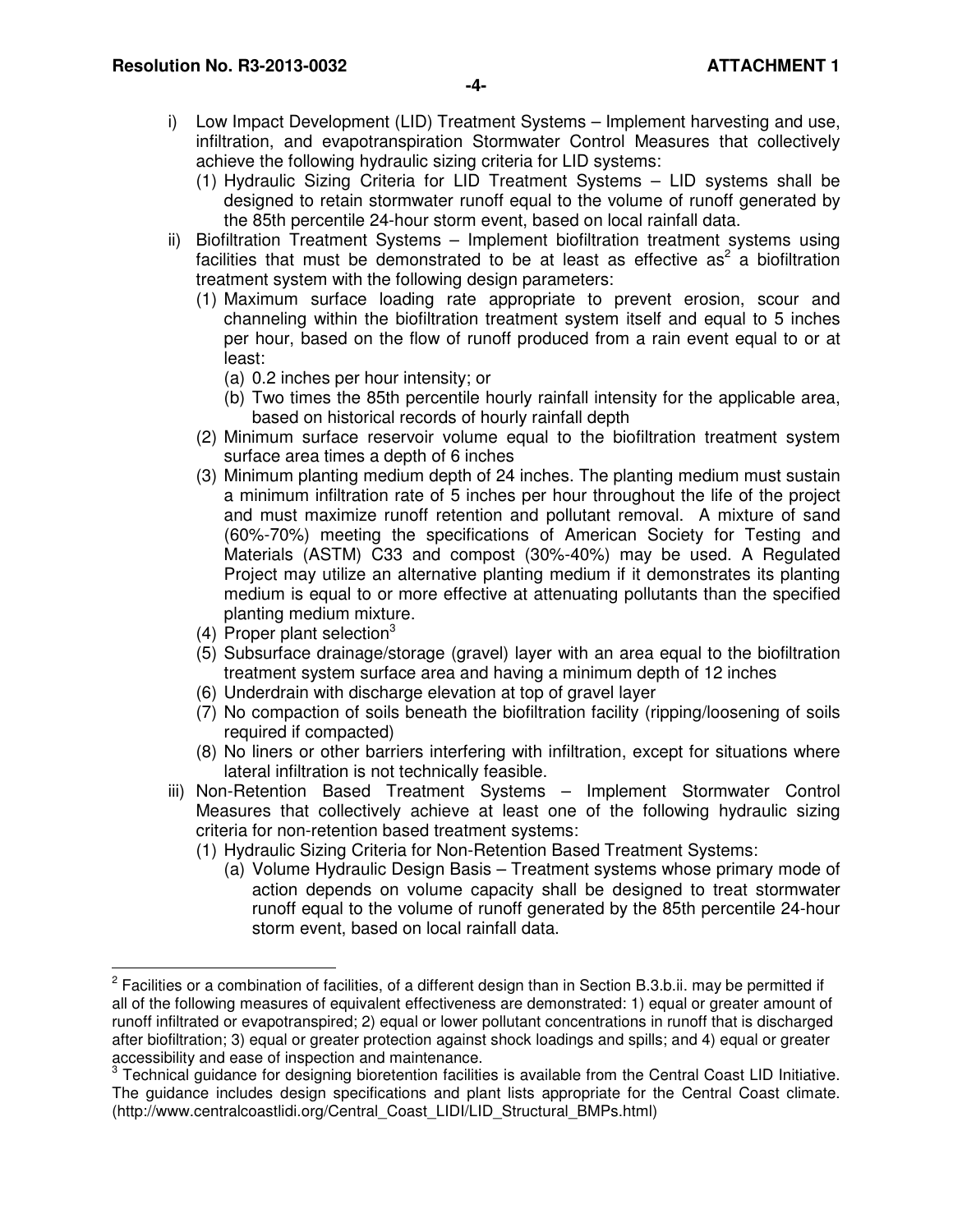- (b) Flow Hydraulic Design Basis Treatment systems whose primary mode of action depends on flow capacity shall be sized to treat:
	- (i) The flow of runoff produced by a rain event equal to at least two times the 85th percentile hourly rainfall intensity for the applicable area, based on historical records of hourly rainfall depths; or
	- (ii) The flow of runoff resulting from a rain event equal to at least 0.2 inches per hour intensity.
- c) Stormwater Control Plan Requirements For each Regulated Project subject to the Water Quality Treatment Performance Requirement, the Permittee shall require the Project Applicant to provide the below information in a Stormwater Control Plan. The Permittee shall not grant final project approval, until the Stormwater Control Plan for the Regulated Project sufficiently demonstrates the Regulated Project design meets the Water Quality Treatment Performance Requirements.
	- i) Project name, application number, location including address and assessor's parcel number
	- ii) Name of Applicant
	- iii) Project Phase number (if project is being constructed in phases)
	- iv) Project Type (e.g., commercial, industrial, multi-unit residential, mixed-use, public), and description
	- v) Total project site area
	- vi) Total new impervious surface area, total replaced impervious surface area, total new pervious area, and calculation of Net Impervious Area
	- vii) Statement of Water Quality Treatment Performance Requirements that apply to the Project
	- viii) Summary of Site Design and Runoff Reduction (Performance Requirement No. 1) measures selected for the project
	- ix) Description of all post-construction structural Stormwater Control Measures
	- x) Supporting calculations used to comply with the applicable Water Quality Treatment Performance Requirements
	- xi) Documentation certifying that the selection, sizing, and design of the Stormwater Control Measures meet the full or partial Water Quality Treatment Performance Requirement
	- xii) Water quality treatment calculations used to comply with Water Quality Treatment Performance Requirement and any analysis to support infeasibility determination
	- xiii) Statement of Compliance:
		- (1) Statement that Water Quality Treatment Performance Requirement has been met on-site, or, if not achievable:
			- (a) Documentation of the volume of runoff for which compliance cannot be achieved on-site and the associated off-site compliance requirements.
			- (b) Statement of intent to comply with Water Quality Treatment Performance Requirement through Alternative Compliance
- 4) Performance Requirement No. 3: Runoff Retention
	- a) The Permittee shall require Regulated Projects, except detached single-family homes, that create and/or replace  $\geq$ 15,000 square feet of impervious surface (collectively over the entire project site), and detached single-family homes > 15,000 square feet of Net Impervious Area, in WMZs 1, 2, 5, 6, 8 and 9, and those portions of WMZs 4, 7, and 10 that overlie designated Groundwater Basins (Attachment B) to meet the Runoff Retention Performance Requirements in Sections B.4.b. and B.4.c. using the LID Development Standards in Section B.4.d. for optimal management of watershed processes.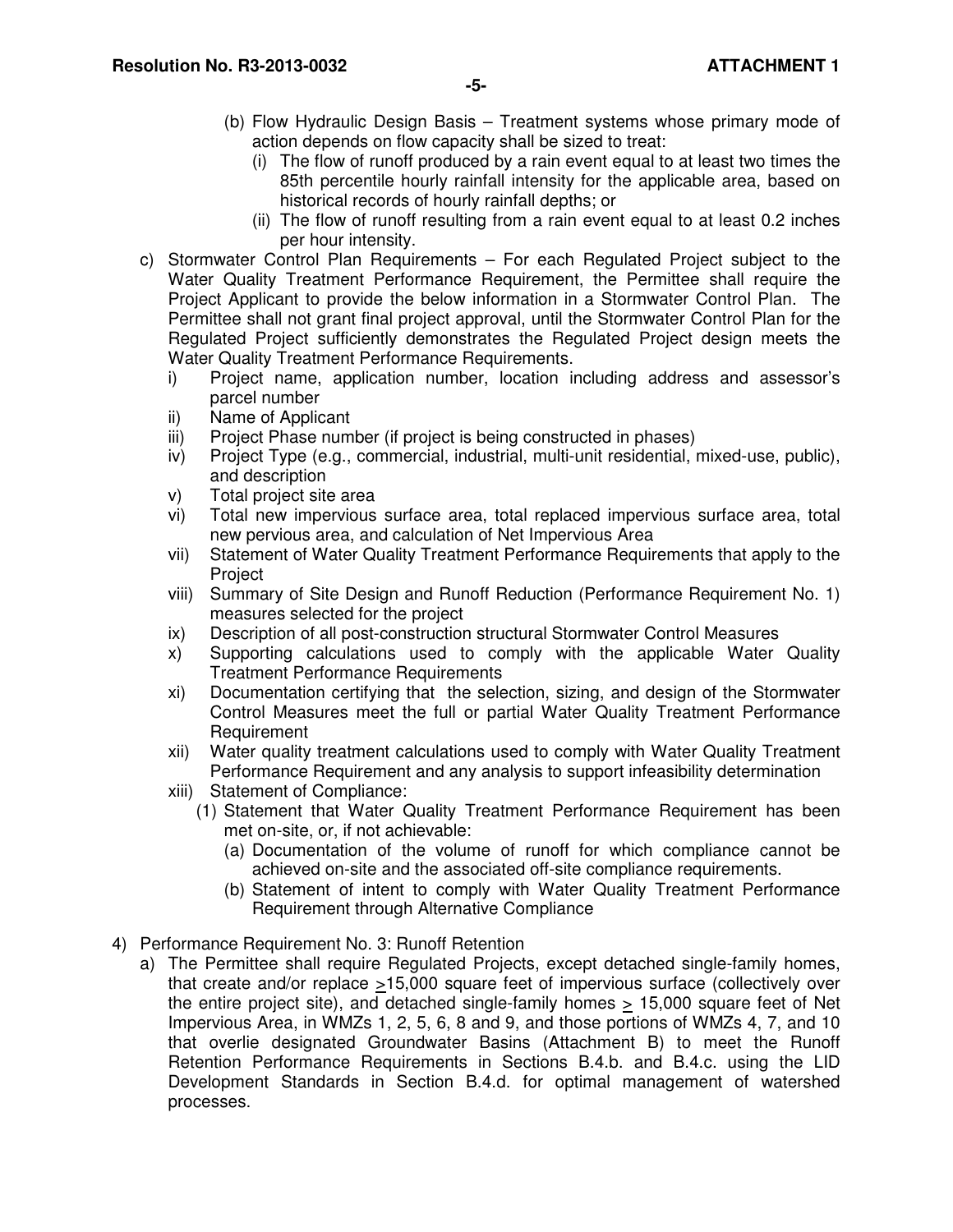- i) Redevelopment Projects outside an approved Urban Sustainability Area, as described in Section C.3. – The total amount of replaced impervious surface shall be multiplied by 0.5 when calculating the volume of runoff subject to Runoff Retention Performance Requirements.
- ii) Redevelopment Projects located within an approved Urban Sustainability Area (Section C.3.) – The total amount of runoff volume to be retained from replaced impervious surfaces shall be equivalent to the pre-project runoff volume retained.
- c) The Permittee shall require Regulated Projects, subject to the Runoff Retention Performance Requirements, to meet the following Performance Requirements:
	- i) Watershed Management Zone 1 and portions of Watershed Management Zones 4, 7 and 10 which overlie designated Groundwater Basins:
		- (1) Retain 95th Percentile Rainfall Event Prevent offsite discharge from events up to the 95<sup>th</sup> percentile 24-hour rainfall event as determined from local rainfall data. $^{\rm 4}$
		- (2) Compliance must be achieved by optimizing infiltration. Compliance for retention of the remaining volume must be achieved via storage, rainwater harvesting and/or evapotranspiration.
	- ii) Watershed Management Zone 2:
		- (1) Retain 95th Percentile Rainfall Event Prevent offsite discharge from events up to the 95<sup>th</sup> percentile 24-hour rainfall event as determined from local rainfall data.
		- (2) Compliance must be achieved via storage, rainwater harvesting, infiltration, and/or evapotranspiration.
	- iii) Watershed Management Zones 5 and 8:
		- (1) Retain 85th Percentile Rainfall Event Prevent offsite discharge from events up to the  $85<sup>th</sup>$  percentile 24-hour rainfall event as determined from local rainfall data.
		- (2) Compliance must be achieved by optimizing infiltration. Compliance for retention of the remaining volume must be achieved via storage, rainwater harvesting and/or evapotranspiration.
	- iv) Watershed Management Zones 6 and 9:
		- (1) Retain 85th Percentile Rainfall Event Prevent offsite discharge from events up to the 85<sup>th</sup> percentile 24-hour rainfall event as determined from local rainfall data.
		- (2) Compliance must be achieved via storage, rainwater harvesting, infiltration, and/or evapotranspiration.
- d) LID Development Standards The Permittee shall require Regulated Projects, subject to Runoff Retention Performance Requirements, to meet Runoff Retention Performance Requirements (Sections B.4.b. and B.4.c.) using the following LID Development Standards:
	- i) Site Assessment Measures Permittees shall require the applicant for each Regulated Project to identify opportunities and constraints to implement LID Stormwater Control Measures. Permittees shall require the applicant to document the following, as appropriate to the development site:

 4 Use either the methodology provided in Part I.D of the December 2009 Technical Guidance on Implementing the Stormwater Runoff Requirements for Federal Projects under Section 438 of the Energy Independence and Security Act, or, rainfall statistics provided by the Central Coast Water Board, whichever produces a more accurate value for rainfall depth.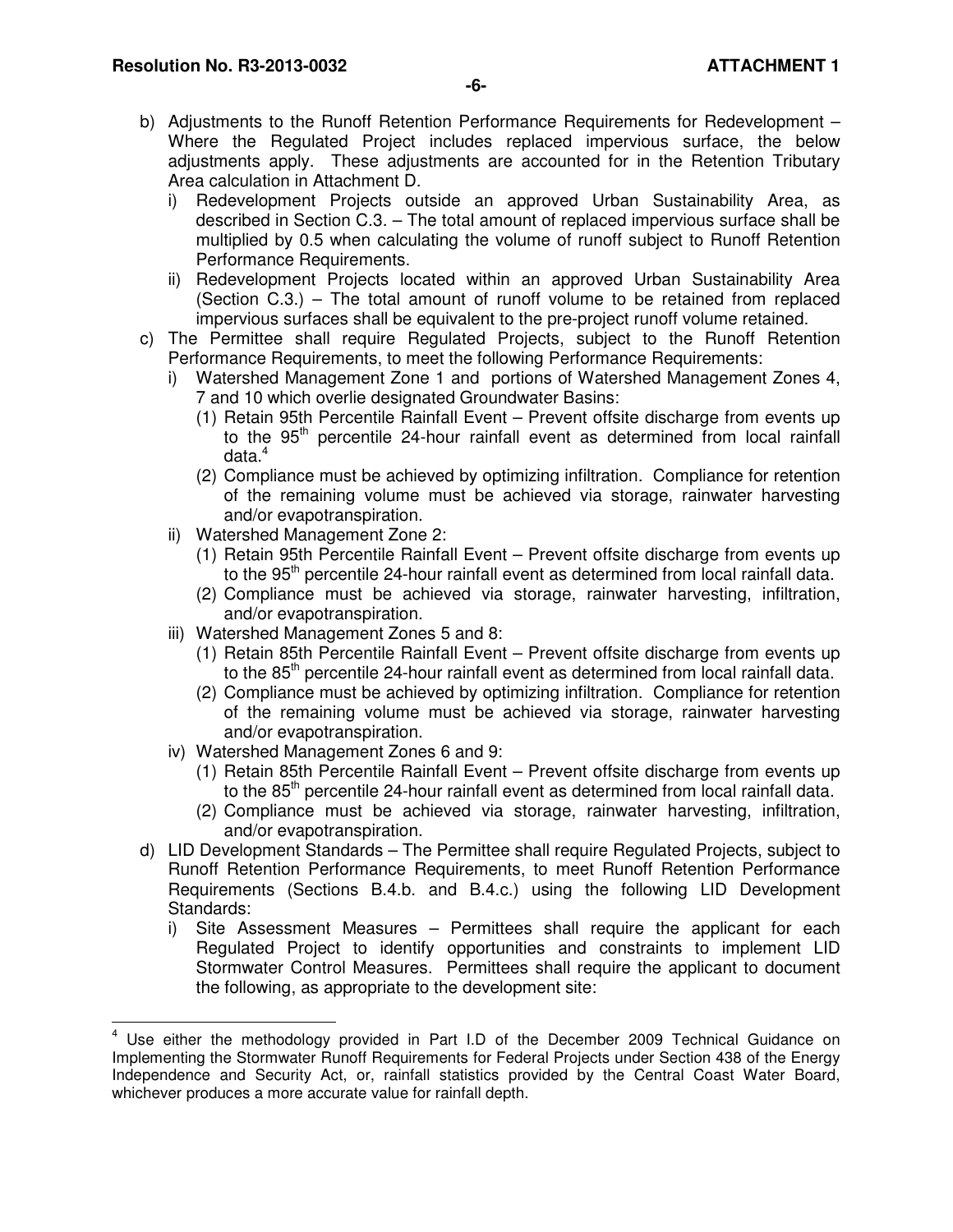- Site topography
- Hydrologic features including contiguous natural areas, wetlands, watercourses, seeps, or springs
- Depth to seasonal high groundwater
- Locations of groundwater wells used for drinking water
- Depth to an impervious layer such as bedrock
- Presence of unique geology (e.g., karst)
- Geotechnical hazards
- Documented soil and/or groundwater contamination
- Soil types and hydrologic soil groups
- Vegetative cover/trees
- Run-on characteristics (source and estimated runoff from offsite which discharges to the project area)
- Existing drainage infrastructure for the site and nearby areas including the location of municipal storm drains
- Structures including retaining walls
- Utilities
- Easements
- Covenants
- Zoning/Land Use
- Setbacks
- Open space requirements
- Other pertinent overlay(s)
- ii) Site Design Measures Permittees shall require the applicant for each Regulated Project to optimize the use of LID site design measures, as feasible and appropriate at the project site. Regulated Projects subject to Performance Requirement No. 3 must augment design strategies required by Performance Requirement No. 1 (Section B.2.a.i-v) with the following:
	- Define the development envelope and protected areas, identifying areas that are most suitable for development and areas to be left undisturbed
	- Conserve natural areas, including existing trees, other vegetation, and soils
	- Limit the overall impervious footprint of the project
	- Construct streets, sidewalks, or parking lot aisles to the minimum widths necessary, provided that public safety or mobility uses are not compromised
	- Set back development from creeks, wetlands, and riparian habitats
	- Conform the site layout along natural landforms
	- Avoid excessive grading and disturbance of vegetation and soils
- iii) Delineation of discrete Drainage Management Areas (DMAs) The Permittee shall require each Regulated Project to delineate DMAs to support a decentralized approach to stormwater management.
	- (1) The Permittee shall require the applicant for each Regulated Project to provide a map or diagram dividing the entire project site into discrete DMAs
	- (2) The Permittee shall require the applicant for each Regulated Project to account for the drainage from each DMA using measures identified in Sections B.4.d.iv. and B.4.d.v., below.
- iv) Undisturbed and Natural Landscape Areas Permittees shall require each Regulated Project to implement appropriate Site Design (Section B.4.d.ii.), and Runoff Reduction Measures in Performance Requirement No. 1, to reduce the amount of runoff for which retention and treatment is required. Runoff reduction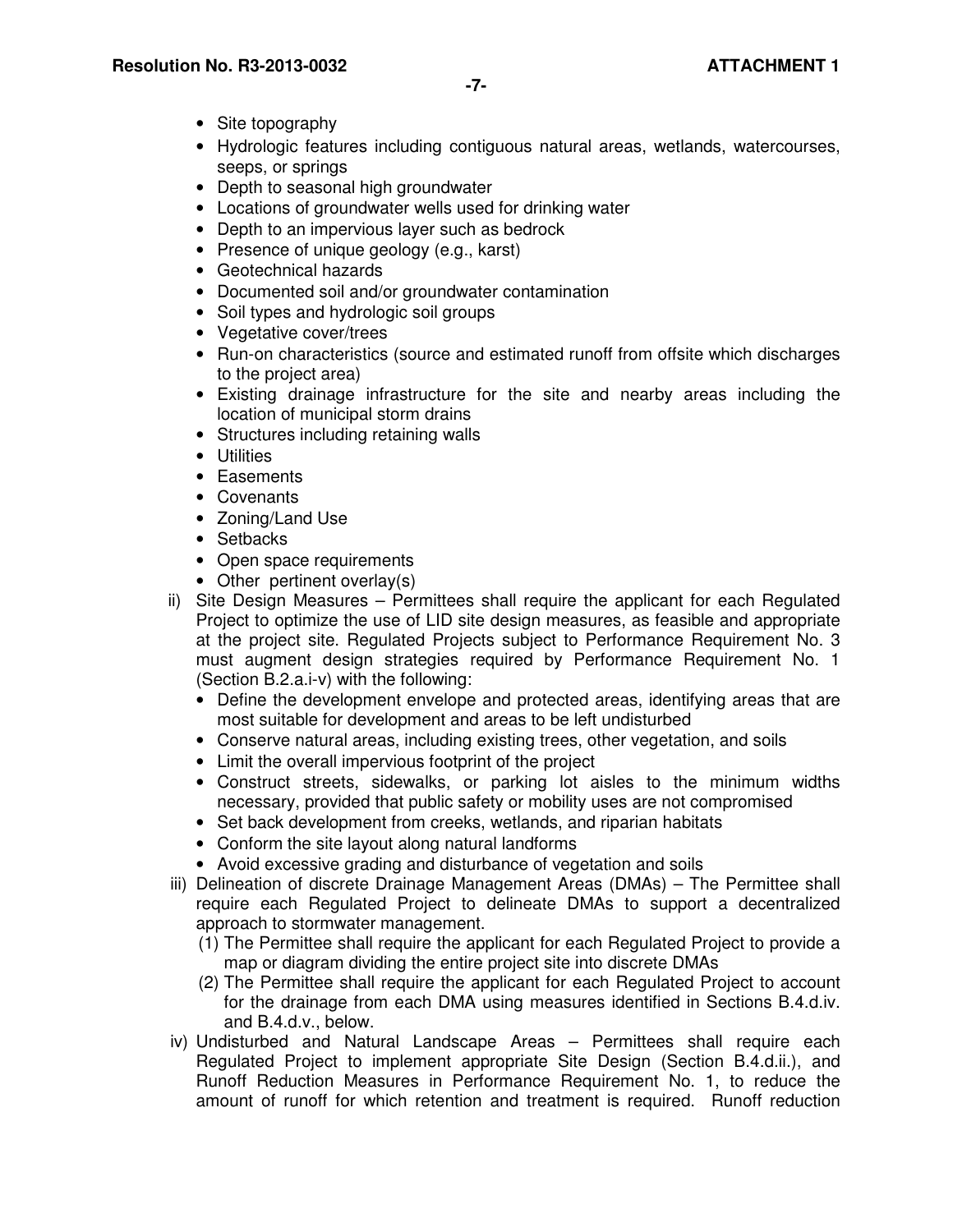measures that can be used to account for this reduction also include the below measures. The Retention Tributary Area calculation in Attachment D accounts for these reductions.

- (1) Undisturbed or areas planted with native, drought-tolerant, or LID appropriate vegetation that do not receive runoff from other areas may be considered selftreating and no additional stormwater management is required.
- (2) Runoff from impervious surfaces, generated by the rainfall events identified in Section B.4.c, may be directed to undisturbed or natural landscaped areas. When the applicant can demonstrate that this runoff will be infiltrated and will not produce runoff to the storm drain system, or a surface receiving waterbody, or create nuisance ponding that may affect vegetation health or contribute to vector problems, then no additional stormwater management is required for these impervious surfaces.
- v) Structural Stormwater Control Measures Where Regulated Project Applicants have demonstrated in their Stormwater Control Plans, and the Permittee has confirmed, that use of Site Design measures listed in Section B.4.d.ii., Runoff Reduction measures listed in Performance Requirement No.1, and undisturbed and natural landscape areas discussed in Section B.4.d.iv., has been maximized to the extent feasible, Structural Stormwater Control Measures designed for water quality treatment and/or flow control shall be used to comply with Performance Requirement No. 3.
	- (1) The Permittee shall require the Regulated Project applicant to use structural Stormwater Control Measures that optimize retention and result in optimal protection and restoration of watershed processes, such as Structural Control Measures associated with small-scale, decentralized facilities designed to infiltrate, evapotranspirate, filter, or capture and use stormwater.
- vi) Hydrologic Analysis and Structural Stormwater Control Measure Sizing To determine Stormwater Control Measure sizing and design, Permittees shall require Regulated Project applicants to use one of the following: 1) hydrologic analysis and sizing methods as outlined in Attachment D; 2) locally/regionally calibrated continuous simulation model that results in equivalent optimization of on-site runoff volume retention; or 3) hydrologic analysis and sizing methods, equally effective in optimizing on-site retention of the runoff generated by the rainfall event specified in Section B.4.c, that have been approved by the Central Coast Water Board Executive Officer.
- e) Ten Percent Adjustment for Sites with Technical Infeasibility Where technical infeasibility, as described in Section C.1.c., prevents full on-site compliance with the Runoff Retention Performance Requirement, on-site retention of the full Retention Volume per Section B.4.d.vi. is not required and the Regulated Project is required to dedicate no less than ten percent of the Regulated Project's Equivalent Impervious Surface Area<sup>5</sup> to retention-based Stormwater Control Measures.
	- i) Use the Attachment E instructions to calculate the ten percent adjustment for applying the Runoff Retention Performance Requirement.
	- ii) The Water Quality Treatment Performance Requirement is not subject to this adjustment, i.e., mitigation to achieve full compliance with the Water Quality Treatment Performance Requirement is required on- or off-site.
- f) Off-Site Mitigation Off-site mitigation is required when Regulated Projects do not retain the full Retention Volume per Section B.4.b and B.4.c, and 1) fail to demonstrate technical infeasibility of full retention; or 2) demonstrate technical infeasibility of full

<sup>—&</sup>lt;br>5 Calculate Equivalent Impervious Surface Area using guidance in Attachment E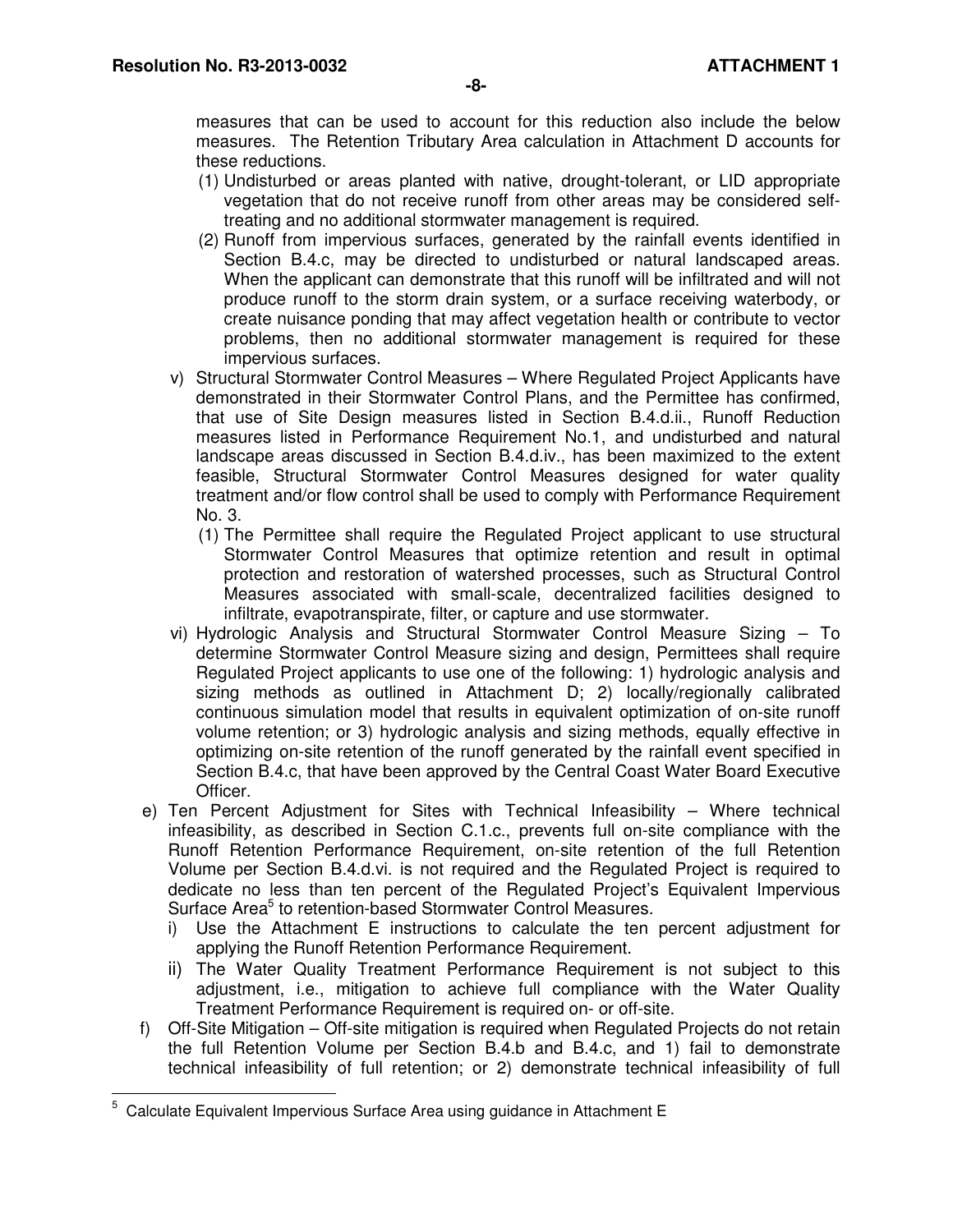retention AND fail to dedicate at least ten percent of the Regulated Project's Equivalent Impervious Surface Area to retention-based Stormwater Control Measures.

- i) Use the Attachment F instructions to calculate the Off-Site retention requirements when a Regulated Project subject to the Runoff Retention Performance Requirement does not allocate the full ten percent of the project site's Equivalent Impervious Surface Area to retention-based Stormwater Control Measures.
- g) Reporting Requirements For each Regulated Project subject to the Runoff Retention Performance Requirement, the Permittee shall require the Project Applicant to provide the below information in a Stormwater Control Plan. The Permittee shall not grant final project approval, until the Stormwater Control Plan for the Regulated Project sufficiently demonstrates the Regulated Project design meets the Water Quality Treatment and Runoff Retention Performance Requirements.
	- i) Project Name, application number, and location including address and assessor's parcel number
	- ii) Name of Applicant
	- iii) Project Phase number (if project is being constructed in phases)
	- iv) Project Type (e.g., commercial, industrial, multiunit residential, mixed-use, public), and description
	- v) Total project site area
	- vi) Total new and/or replaced impervious surface area
	- vii) Statement of Water Quality Treatment and Runoff Retention Performance Requirements that apply to the Project
	- viii) Adjusted Requirements based on the local jurisdiction's approval, that the Project is allowed a Special Circumstance, Watershed or Regional Plan, or Urban Sustainability Area designation
	- ix) Site assessment summary
	- x) LID Measures used:
		- (1) Site design measures
		- (2) Runoff Reduction Measures
		- (3) Post-construction structural Stormwater Control Measures
	- xi) Summary of Runoff Reduction Measures and Structural Stormwater Control Measures, by Drainage Management Area, as well as for the entire site
	- xii) Supporting calculations used to comply with the applicable Water Quality Treatment and Runoff Retention Performance Requirements
	- xiii) Documentation demonstrating infeasibility where Site Design and Runoff Reduction measures cannot retain required runoff volume
	- xiv) Documentation demonstrating infeasibility where retention-based Stormwater Control Measures cannot retain and/or treat the required runoff volume
	- xv) Documentation demonstrating infeasibility where on-site compliance cannot be achieved
	- xvi) Documentation demonstrating percentage of the project's Equivalent Impervious Surface Area dedicated to retention-based Stormwater Control Measures
	- xvii) Documentation of certification that the selection, sizing, and design of the Stormwater Control Measures meets the applicable Water Quality Treatment and Runoff Retention Performance Requirement
	- xviii) O&M Plan for all structural Stormwater Control Measures to ensure long-term performance
	- xix) Owner of facilities
	- xx) Statement of Compliance:
		- (1) Statement that the Water Quality Treatment and Runoff Retention Performance Requirements have been met on-site, or, if not achievable: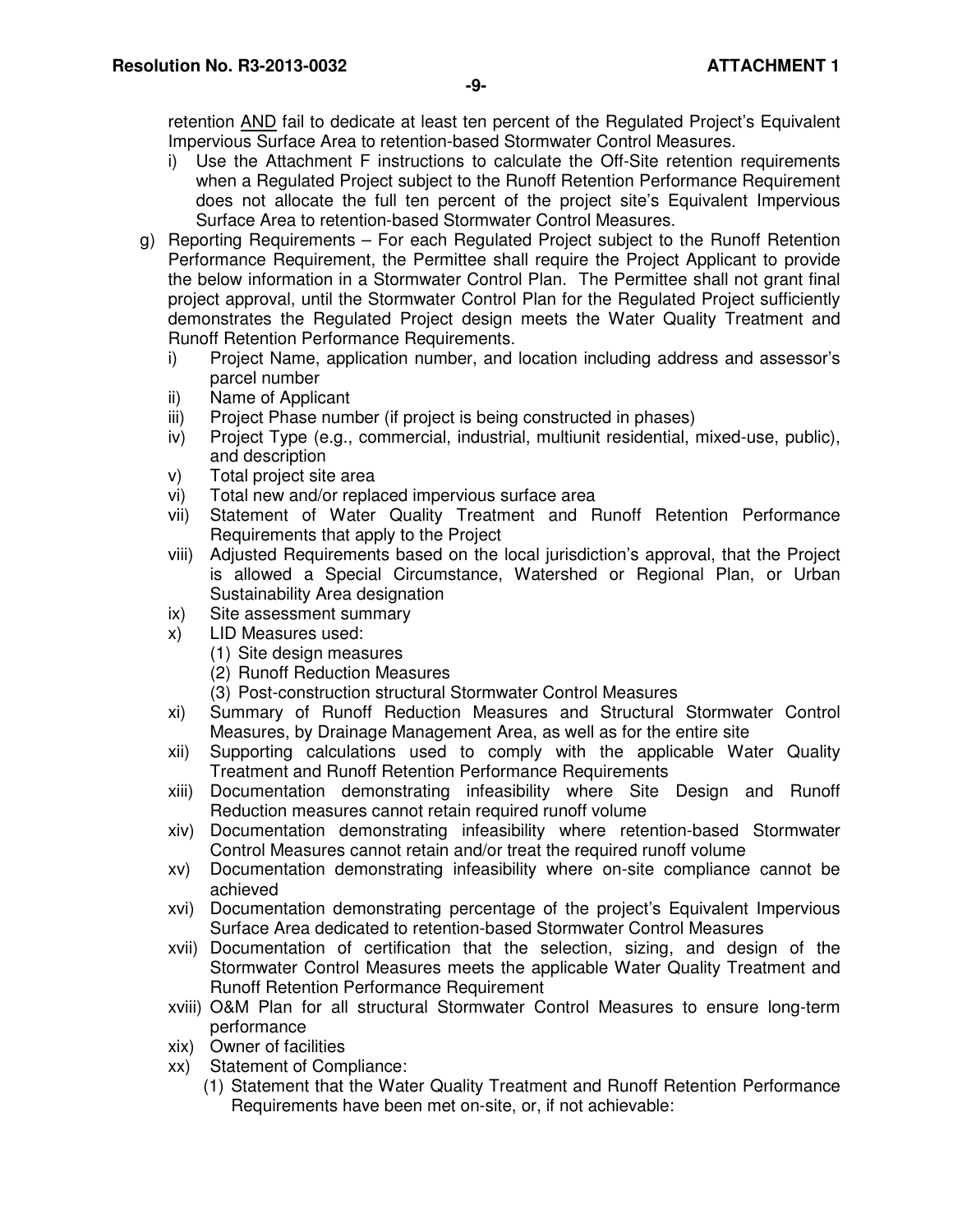- (a) Documentation of the volume of runoff for which compliance cannot be achieved on-site and the associated off-site compliance volume.
- (b) Statement of intent to comply with Water Quality Treatment and Runoff Retention Performance Requirements through an Alternative Compliance agreement.
- 5) Performance Requirement No. 4: Peak Management

The Permittee shall require all Regulated Projects that create and/or replace >22,500 square feet of impervious surface (collectively over the entire project site) in Watershed Management Zones 1, 2, 3, 6, and 9 to manage peak stormwater runoff as required below (Section B.5.a.i.), and to meet Water Quality Treatment and Runoff Retention Performance Requirements.

- a) The Permittee shall apply the following Peak Management Performance Requirements:
	- i) Post-development peak flows, discharged from the site, shall not exceed pre-project peak flows for the 2- through 10-year storm events.
- b) Reporting Requirements For each Regulated Project subject to the Peak Management Performance Requirement, the Permittee shall require the Project Applicant to provide the below information in a Stormwater Control Plan. The Permittee shall not grant final project approval, until the Stormwater Control Plan for the Regulated Project sufficiently demonstrates the Regulated Project design meets the Water Quality Treatment, Runoff Retention, and Peak Management Requirements.
	- i) Project Name, application number, and location including address and assessor's parcel number
	- ii) Name of Applicant
	- iii) Project Phase number (if project is being constructed in phases)
	- iv) Project Type (e.g., commercial, industrial, multiunit residential, mixed-use, public), and description
	- v) Total project site area
	- vi) Total new and/or replaced impervious surface area
	- vii) Statement of Water Quality Treatment, Runoff Retention, and Peak Management Performance Requirements that apply to the Project
	- viii) Adjusted Requirements based on the local jurisdiction's approval, that the Project is allowed a Special Circumstance, Watershed or Regional Plan, or Urban Sustainability Area designation
	- ix) Site assessment summary
	- x) LID Measures used:
		- (1) Site design measures
		- (2) Runoff Reduction Measures
		- (3) Post-construction structural Stormwater Control Measures
	- xi) Summary of Runoff Reduction Measures and Structural Stormwater Control Measures, by Drainage Management Area, as well as for the entire site
	- xii) Supporting calculations used to comply with the applicable Water Quality Treatment, Runoff Retention, and Peak Management Performance Requirements
	- xiii) Documentation demonstrating infeasibility where on-site compliance cannot be achieved
	- xiv) Documentation of certification that the selection, sizing, and design of the Stormwater Control Measures meets the applicable Water Quality Treatment, Runoff Retention, and Peak Management Performance Requirements
	- xv) O&M Plan for all structural SCMs to ensure long-term performance
	- xvi) Owner of facilities
	- xvii) Statement of Compliance: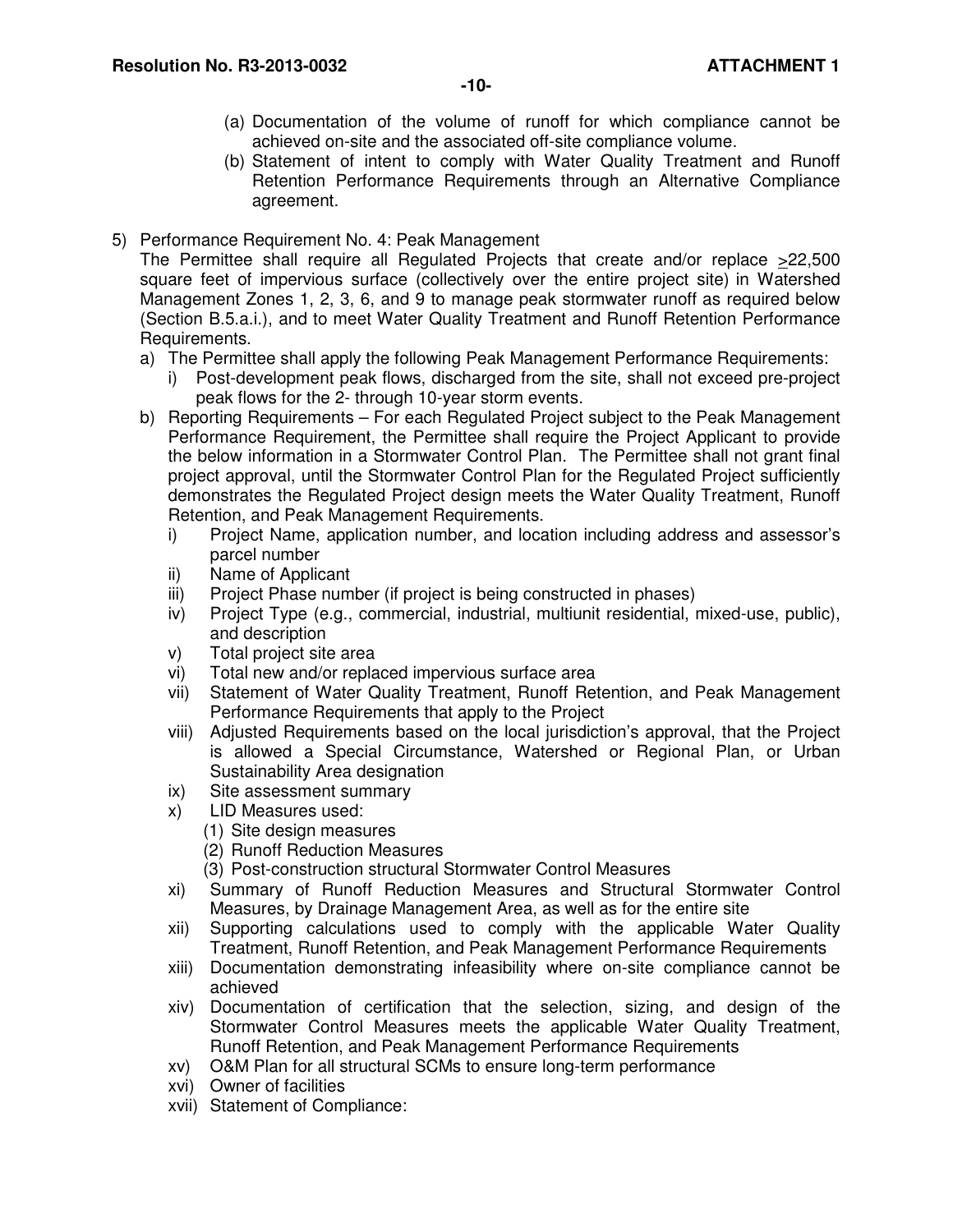- (a) Documentation of the volume of runoff for which compliance cannot be achieved on-site and the associated off-site compliance requirements.
- (b) Statement of intent to comply with Water Quality Treatment, Runoff Retention, and Peak Management Performance Requirements through an Alternative Compliance agreement.
- 6) Performance Requirement No. 5: Special Circumstances

The Permittee may designate Regulated Projects as subject to Special Circumstances based on certain site and/or receiving water conditions. The Special Circumstances designation exempts a Regulated Project from Runoff Retention and/or Peak Management Performance Requirements where those Performance Requirements would be ineffective to maintain or restore beneficial uses of receiving waters. The Regulated Project subject to Special Circumstances must still comply with the Water Quality Treatment Performance Requirements.

- a) Special Circumstances include:
	- i) Highly Altered Channel Special Circumstance:

The Permittee may designate Regulated Projects as subject to Special Circumstances for Highly Altered Channels for the following conditions:

- (1) Project runoff discharges into stream channels that are concrete-lined or otherwise continuously armored from the discharge point to the channel's confluence with a lake, large river (>200-square mile drainage area).
- (2) Project runoff discharges to a continuous underground storm drain system that discharges directly to a lake, large river (>200-square mile drainage area), the San Lorenzo River in the City of Santa Cruz, or marine nearshore waters
- (3) Project runoff discharges to other areas identified by the Central Coast Water Board
- (4) Under no circumstance described in 6.a.i. can runoff from the Regulated Project result in adverse impacts to downstream receiving waters
- ii) Intermediate Flow Control Facility Special Circumstance:
	- (1) The Permittee may designate Regulated Projects as subject to Special Circumstances for Intermediate Flow Control Facilities if the project runoff discharges to an existing (as of the date when the Central Coast Water Board approved Resolution R3-2012-0025) flow control facility that regulates flow volumes and durations to levels that have been demonstrated to be protective of beneficial uses of the receiving water downstream of the facility.
	- (2) The flow control facility must have the capacity to accept the Regulated Project's runoff.
	- (3) Demonstration of facility capacity to accept runoff and to regulate flow volumes and durations must include quantitative analysis based on numeric, hydraulic modeling of facility performance.
	- (4) Under no circumstance described in Section B.6.a.ii. can runoff from the Regulated Project result in adverse impacts to downstream receiving waters.
- iii) Historic Lake and Wetland Special Circumstance:
	- (1) The Permittee may designate Regulated Projects as subject to Special Circumstances for Historic Lakes and Wetlands for the following conditions:
		- (a) Project is located where there was once a historic lake or wetland where predevelopment hydrologic processes included filtration and storage but no significant infiltration to support downstream receiving water.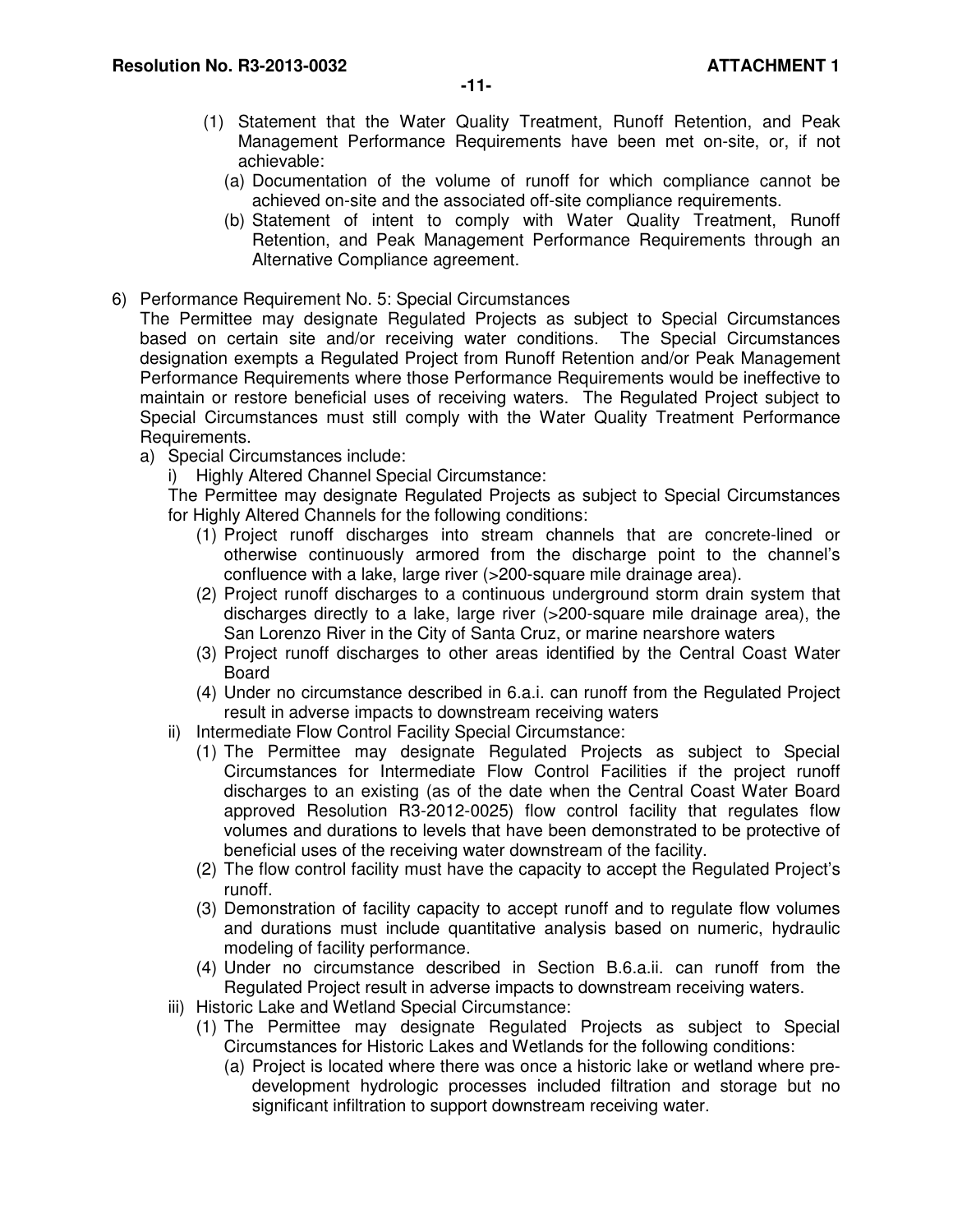- (b) The Special Circumstance has been established based on a delineation of the historic lake or wetland approved by the Central Coast Water Board Executive Officer
- b) Performance Requirements for Highly Altered Channel and/or Intermediate Flow Control Facility Special Circumstances:
	- i) For Regulated Projects that: 1) create and/or replace >22,500 square feet of impervious surface; 2) are located in WMZs 1, 2, 5, and 8, and those portions of WMZs 4, 7, and 10 that overlie a designated Groundwater Basin:
		- (1) Water Quality Treatment (Performance Requirement No. 2)
		- (2) Runoff Retention (Performance Requirement No. 3)
	- ii) For Regulated Projects that: 1) create and/or replace >22,500 square feet of impervious surface; and 2) are located in WMZs 3, 6, and 9, and those portions of WMZs 4, 7, and 10 that do not overlie a designated Groundwater Basin: (1) Water Quality Treatment (Performance Requirement No. 2)
- c) Performance Requirements for Historic Lake and Wetland Special Circumstances
	- i) For Regulated Projects that create and/or replace >15,000 and < 22,500 square feet of impervious surface and meet the Historic Lake and Wetland Special Circumstance:
		- (1) Water Quality Treatment (Performance Requirement No. 2)
		- (2) Detention: Detain runoff such that the post-project peak discharge rate does not exceed the pre-project rate for all runoff up to the  $95<sup>th</sup>$  percentile 24-hr rainfall event, or a more protective rate consistent with the Permittee's own development requirements
	- ii) For Regulated Projects that create and/or replace >22,500 square feet of impervious surface and meet the Historic Lake and Wetland Special Circumstance:
		- (1) Water Quality Treatment (Performance Requirement No. 2)
		- (2) Peak Management: Detain runoff such that the post-project peak discharge rate does not exceed the pre-project rate for the  $95<sup>th</sup>$  percentile 24-hr rainfall event and the 2- through 10-yr storm events or a more protective rate consistent with the Permittee's own development requirements.
- d) Documentation and Approval of Special Circumstances The Permittee shall provide reasonable documentation to justify that a Regulated Project is more appropriately categorized under the Special Circumstances category.
	- i) Historic Lake and Wetland Special Circumstance Prior to granting a Regulated Project Special Circumstances, the Permittee shall submit a proposal to the Central Coast Water Board Executive Officer for review and approval. The proposal shall include, at a minimum:
		- (1) Delineation of historic lakes and wetlands and any supporting technical information to substantiate the requested Special Circumstances designation; and
		- (2) Documentation that the proposal was completed by a registered professional engineer, geologist, architect, and/or landscape architect.

# **C. Alternative Compliance (Off-Site Compliance)**

Alternative Compliance refers to Water Quality Treatment, Runoff Retention and Peak Management Performance Requirements that are achieved off-site through mechanisms such as developer fee-in-lieu arrangements and/or use of regional facilities. Alternative Compliance may be allowed under the following circumstances:

1) Technical Infeasibility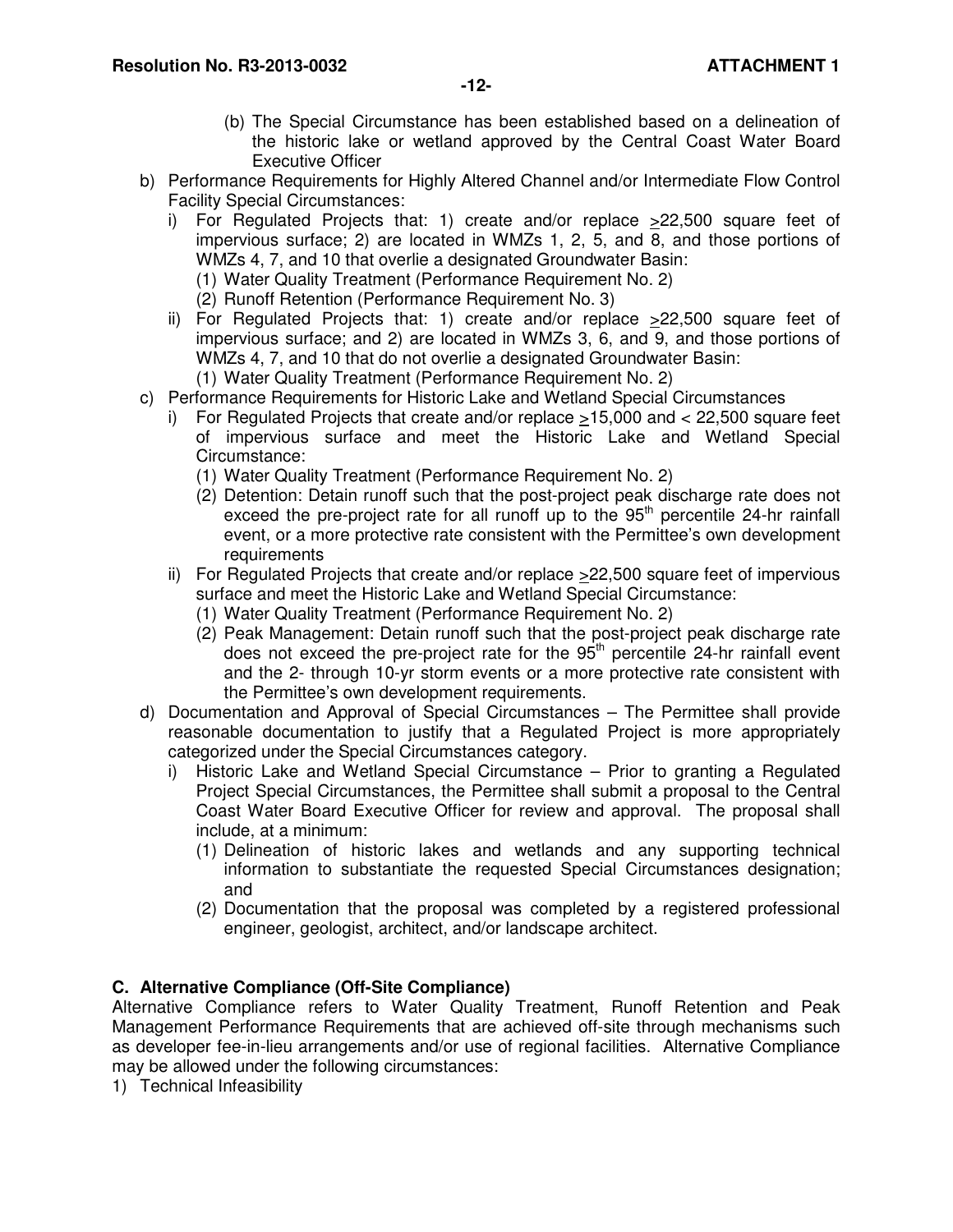Off-site compliance with Water Quality Treatment, Runoff Retention, or Peak Management Performance Requirements may be allowed when technical infeasibility limits or prevents use of structural Stormwater Control Measures.

- a) To pursue Alternative Compliance based on technical infeasibility, the Regulated Project applicant, for Regulated Projects outside of Urban Sustainability Areas, must submit a site-specific hydrologic and/or design analysis conducted and endorsed by a registered professional engineer, geologist, architect, and/or landscape architect, demonstrating that compliance with the applicable numeric Post-Construction Stormwater Management Requirements is technically infeasible
- b) The Regulated Project applicant must submit a description of the project(s) that will provide off-site mitigation. The proposed off-site projects may be existing facilities and/or prospective projects that are as effective in maintaining watershed processes as implementation of the applicable Post-Construction Stormwater Requirements on-site. The description shall include:
	- i) The location of the proposed off-site project(s) must be within the same watershed as the Regulated Project. Alternative Compliance project sites located outside the watershed may be approved by the Central Coast Water Board Executive Officer
	- ii) A schedule for completion of offsite mitigation project(s), where the off-site mitigation project(s) has not been constructed.
- c) Technical infeasibility may be caused by site conditions, including:
	- i) Depth to seasonal high groundwater limits infiltration and/or prevents construction of subgrade stormwater control measures<sup>6</sup>
	- ii) Depth to an impervious layer such as bedrock limits infiltration
	- iii) Sites where soil types significantly limit infiltration
	- iv) Sites where pollutant mobilization in the soil or groundwater is a documented concern
	- v) Space constraints (e.g., infill projects, some redevelopment projects, high density development)
	- vi) Geotechnical hazards
	- vii) Stormwater Control Measures located within 100 feet of a groundwater well used for drinking water
	- viii) Incompatibility with surrounding drainage system (e.g., project drains to an existing stormwater collection system whose elevation or location precludes connection to a properly functioning treatment or flow control facility)

## 2) Approved Watershed or Regional Plan

An approved Watershed or Regional Plan as described below (Section C.2.a.), may be used to justify Alternative Compliance for a Regulated Project's numeric Runoff Retention and Peak Management Performance Requirements without demonstrating technical infeasibility.

a) The Permittee must submit the proposed Watershed or Regional Plan to the Central Coast Water Board Executive Officer for approval. Watershed and Regional Plans must take into consideration the long-term cumulative impacts of urbanization including existing and future development and include, at minimum:

 $\overline{a}$ 6 According to the CASQA Frequently Asked Questions about LID, "some MS4 permits and BMP guidance manuals require anywhere from 3-10 feet of separation from the groundwater level for infiltration practices. This distance depends on the soil type, pollutants of concern, and groundwater use. In some cases, however, where there may be groundwater or soil contamination, LID infiltrative practices may be restricted completely. (p. 7 in https://www.casqa.org/Portals/0/LID/CA\_LID\_FAQ\_06- 28-2011.pdf)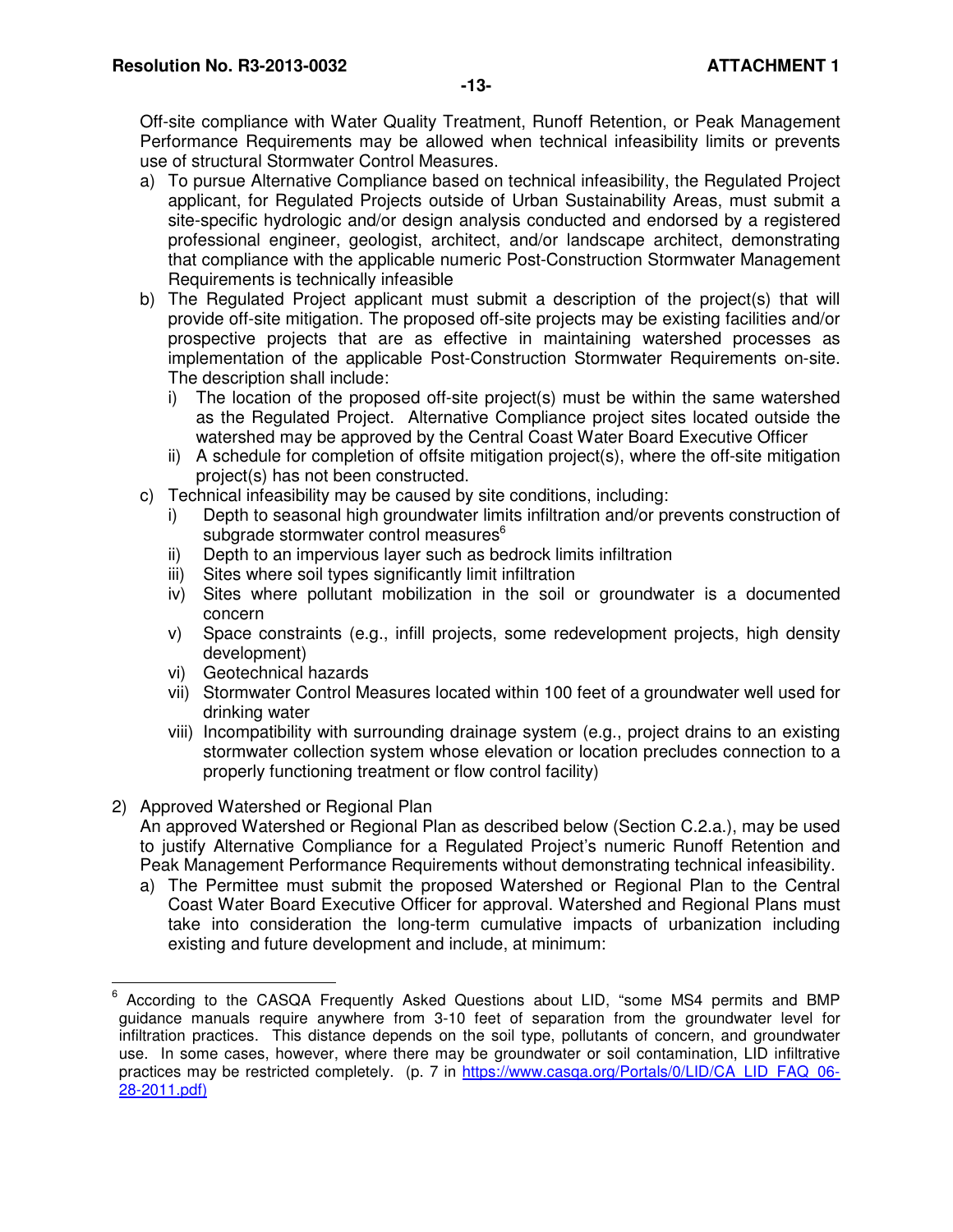- i) A description of the project(s) that will provide off-site mitigation. The proposed offsite projects may be existing facilities and/or prospective projects.
- ii) The location of the proposed off-site project(s), which must be within the same watershed as the Regulated Project. Alternative Compliance project sites located outside the watershed may be approved by the Central Coast Water Board Executive Officer.
- iii) Demonstration that implementation of projects per the Watershed or Regional Plan will be as effective in maintaining watershed processes as implementation of the applicable Post-Construction Stormwater Requirements on-site. The proposal must include quantitative analysis (e.g., calculations and modeling) used to evaluate offsite compliance.
- iv) A schedule for completion of offsite mitigation project(s), where the off-site mitigation project(s) has not been constructed.
- b) The Permittee may use projects identified per the Watershed or Regional Plan to meet Water Quality Treatment Performance Requirements off-site only when:
	- i) The Regulated Project applicant has demonstrated that on-site water quality treatment is infeasible as described in Sections C.1.a and C.1.c., and
	- ii) The proposed off-site project(s) has been demonstrated to comply with the Water Quality Treatment Performance Requirements for the Regulated Project.
- c) The Central Coast Water Board Executive Officer will deem complete a Permittee's Watershed or Regional Plan proposal within 60 days of receiving a complete proposal. The Central Coast Water Board Executive Officer will approve or deny the proposal within 120 days of a proposal being deemed complete.

# 3) Approved Urban Sustainability Area

The Permittee may allow Regulated Projects located within an approved Urban Sustainability Area to pursue Alternative Compliance for numeric Runoff Retention and Peak Management Performance Requirements without demonstrating technical infeasibility.

- a) The Urban Sustainability Area shall encompass high density urban centers (but not limited to incorporated jurisdictional areas) where the Permittee's documented objective is to preserve or enhance an existing pedestrian-oriented and/or public transit-oriented type of urban design through the promotion of high density redevelopment and infill. The Permittee must submit a proposal to the Central Coast Water Board Executive Officer for approval of an Urban Sustainability Area. The USA proposal must include, at minimum:
	- i) A definition and delineation of the USA for high-density infill and redevelopment for which area-wide approval for Alternative Compliance is sought.
	- ii) Information and analysis that supports the Permittee's intention to balance water quality protection with the needs for adequate housing, population growth, public transportation, land recycling, and urban revitalization.
	- iii) Demonstration that implementation of Alternative Compliance for Regulated Projects in the USA will meet or exceed the on-site requirements for Runoff Retention and Peak Management. The proposal must include quantitative analysis (e.g., calculations and modeling) used to evaluate off-site compliance. Identification of specific off-site projects is not necessary for approval of the USA designation.
- b) The Permittee may allow Regulated Projects in a USA to meet Water Quality Treatment Performance Requirements off-site only when:
	- i) The Regulated Project applicant has demonstrated that on-site water quality treatment is infeasible as described in Sections C.1.a. and C.1.c., and
	- ii) The proposed off-site project(s) have been demonstrated to comply with the Water Quality Treatment Performance Requirements.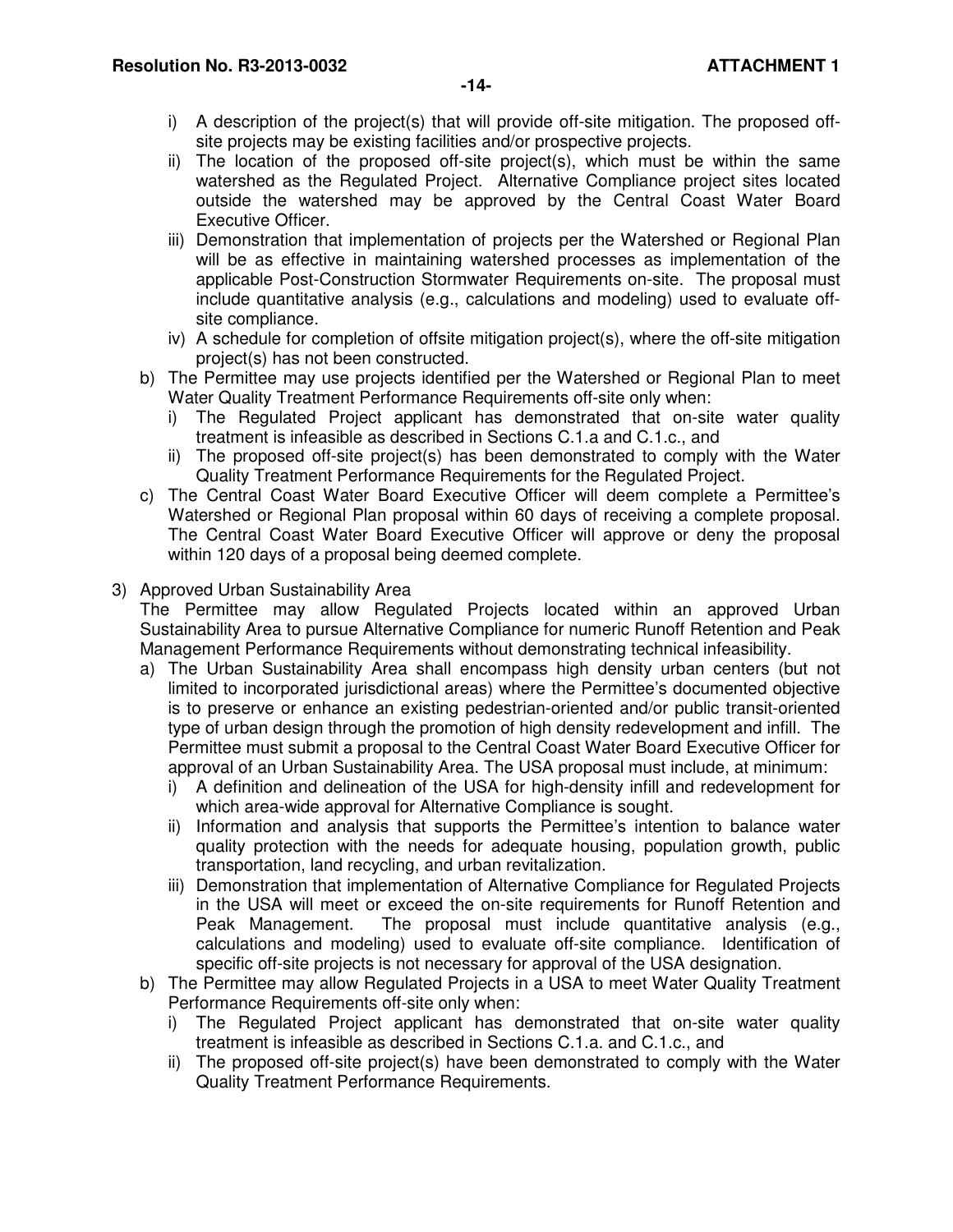$\overline{a}$ 

- c) The Central Coast Water Board Executive Officer will deem complete a Permittee's USA proposal within 60 days of receiving a complete proposal. The Central Coast Water Board Executive Officer will approve or deny the proposal within 120 days of a proposal being deemed complete.
- 4) Other situations as approved by the Central Coast Water Board Executive Officer
- 5) Location of Alternative Compliance Project(s) The location of the proposed off-site project(s) must be within the same watershed as the Regulated Project. Alternative Compliance project sites located outside the watershed may be approved by the Central Coast Water Board Executive Officer.
- 6) Timing and Funding Requirements for Alternative Compliance Projects The Permittee shall develop a schedule for the completion of off-site mitigation projects, including milestone dates to identify funding, design, and construction of the off-site projects.
	- a) Complete the project(s) as soon as practicable and no longer than four years from the date of the certificate of occupancy for the project for which off-site mitigation is required, unless a longer period is otherwise authorized by the Central Coast Water Board Executive Officer.
	- b) The timeline for completion of the off-site mitigation project may be extended, up to five years with prior Central Coast Water Board Executive Officer approval. Central Coast Water Board Executive Officer approval will be granted contingent upon a demonstration of good faith efforts to implement an Alternative Compliance project, such as having funds encumbered and applying for the appropriate regulatory permits.
	- c) Require sufficient funding be transferred to the Permittee for public off-site mitigation projects. Require private off-site mitigation projects to transfer sufficient funding to a Permittee controlled escrow account, or provide the Permittee with appropriate project bonding within one year of the initiation of construction of the Regulated Project.
	- d) The Permittee may establish different timelines and requirements that are more restrictive than those outlined above.

## **D. Field Verifications of Post-Construction Stormwater Control Measures**

- 1) The Permittee shall establish and implement a mechanism (a checklist or other tools) to verify<sup>7</sup> that structural Water Quality Treatment, Runoff Retention, and/or Peak Management controls are designed and constructed in accordance with these Post-Construction Stormwater Management Requirements
- 2) Prior to occupancy of each Regulated Project, the Permittee shall field verify that the Site Design, Water Quality Treatment, Runoff Retention, and/or Peak Management controls have been implemented in accordance with these Post-Construction Requirements
	- a) The Permittee may accept third-party verification of SCMs conducted and endorsed by a registered professional engineer, geologist, architect, and/or landscape architect
	- b) The Permittee shall ensure, through conditions of approval or other legally enforceable agreements or mechanisms, that site access is granted to all representatives of the Permittee for the sole purpose of performing operation and maintenance (O&M) inspections of the installed Stormwater Control Measures

 $7$  A series of checklists that can be used by both inspectors and maintenance personnel is available in the City of Santa Barbara Storm Water BMP Guidance Manual, Appendix H: Facility Inspection and Maintenance Checklists. GeoSyntec Consultants, July 2008. http://www.santabarbaraca.gov/Resident/Community/Creeks/Low\_Impact\_Development.htm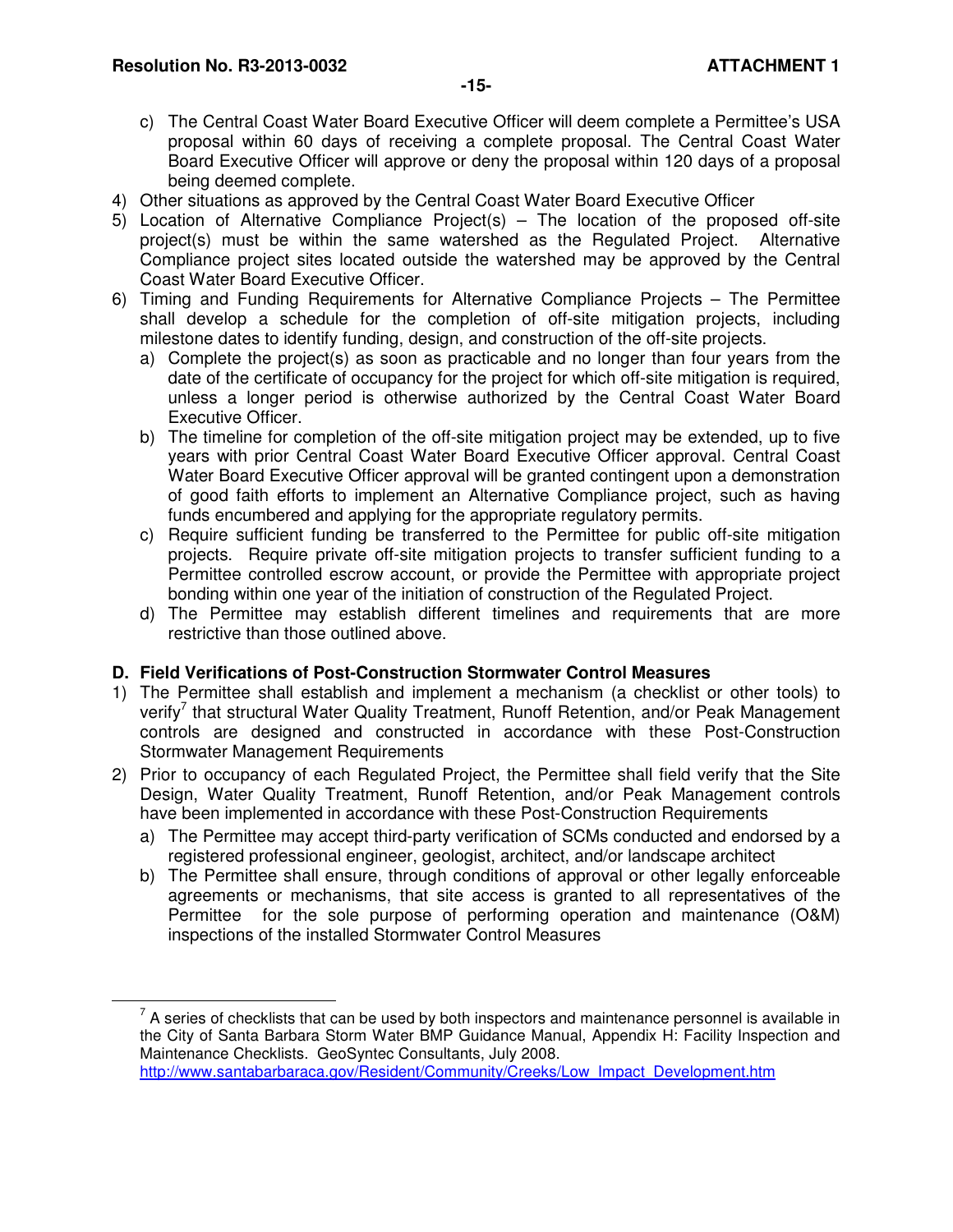# **E. Operation and Maintenance for Structural SCMs**

The Permittee shall require O&M Plans and Maintenance Agreements that clearly establish responsibility for all structural Water Quality Treatment, Runoff Retention, and/or Peak Management controls on private and public Regulated Projects. The Permittee shall also maintain a structural SCM tracking database to support long-term performance of structural SCMs.

1) O&M Plan

The Regulated Project applicant shall develop and implement a written O&M Plan that, at a minimum, includes each component listed below. The Permittee may allow the Regulated Project applicant to include the O&M Plan components in the Stormwater Control Plan in place of developing a separate document. The Permittee shall approve the O&M Plan prior to final approval/occupancy. The O&M Plan must include, at minimum:

- a) A site map identifying all structural Stormwater Control Measures requiring O&M practices to function as designed
- b) O&M procedures for each structural stormwater control measure including, but not limited to, LID facilities, retention/detention basins, and proprietorship devices.
- c) The O&M Plan will include short-and long-term maintenance requirements, recommended frequency of maintenance, and estimated cost for maintenance.
- 2) Maintenance Agreement and Transfer of Responsibility for SCMs

Prior to issuing approval for final occupancy each Permittee shall require that Regulated Projects subject to these Post-Construction Requirements provide verification of ongoing maintenance provisions for Structural Stormwater Control Measures, including but not limited to legal agreements, covenants, CEQA mitigation requirements, and or conditional use permits. Verification shall include, at a minimum:

- a) The project owner's signed statement accepting responsibility for the O&M of the installed onsite and/or offsite structural treatment and flow control SCMs until such responsibility is legally transferred to another entity; and either
	- i) A signed statement from the public entity assuming responsibility for structural treatment and flow control SCM maintenance and stating that the SCM meets all local agency design standards; or
	- ii) Written conditions in the sales or lease agreements or deed for the project that require the buyer or lessee to assume responsibility for the O&M of the onsite and/or offsite structural treatment and flow control SCM until such responsibility is legally transferred to another entity; or
	- iii) Written text in project deeds, or conditions, covenants and restrictions for multi-unit residential projects that require the homeowners association or, if there is no association, each individual owner to assume responsibility for the O&M of the onsite and/or offsite structural treatment and flow control SCM until such responsibility is legally transferred to another entity; or
	- iv) Any other legally enforceable agreement or mechanism, such as recordation in the property deed, that assigns responsibility for the O&M of the onsite and/or offsite structural treatment and flow control SCM to the project owner(s) or the Permittee
- 3) Structural Stormwater Control Measure O&M Database The Permittee shall develop a database with information regarding each structural

Stormwater Control Measure installed per these Post-Construction Stormwater Management Requirements. The Database shall contain, at a minimum, fields for:

- a) SCM identification number and location/address
- b) Type of SCM
- c) Completion date of the following project stages, where applicable:
	- i) Construction
	- ii) Field verification of SCM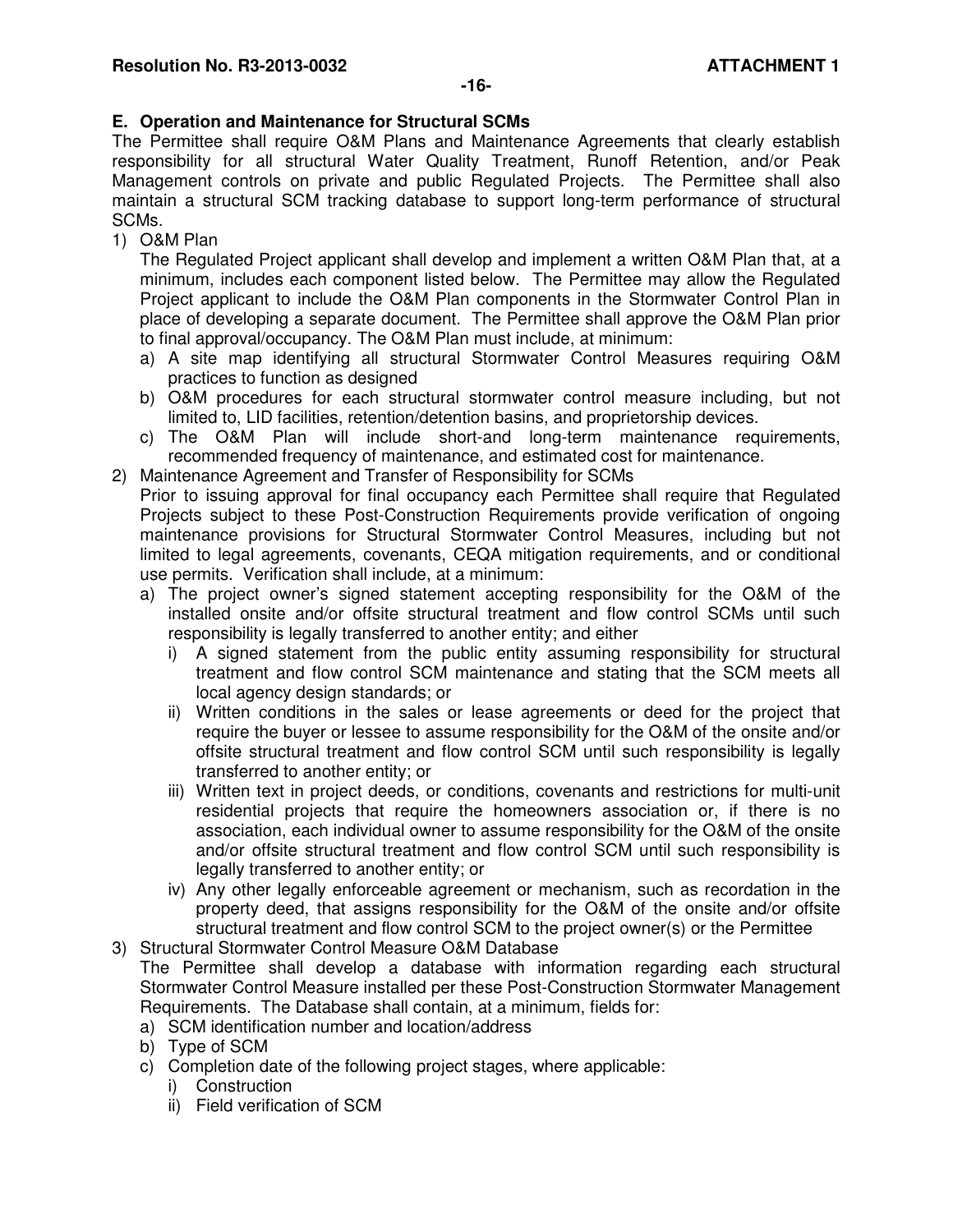- iii) Final Project approval/occupancy
- iv) O&M plan approval by Permittee
- d) Location (physical and/or electronic) where the O&M Plan is available to view
- e) Party responsible for O&M
- f) Source of funding for O&M
- g) Verification that responsible party has maintained the SCM as outlined in the O&M Plan, or, indication that a self-inspection program is in place to verify that the SCM continues to function as designed and to repair and/or replace the SCM if it is not functioning as designed
- h) Any problems identified during inspections including any vector or nuisance problems.

#### **F. Permittee Reporting Requirements**

- 1) The Permittee shall submit a sample checklist and the number of permits regulated under the Site Design and Runoff Reduction Requirement (No. 1) as part of Stormwater Program Annual Reporting. This information must demonstrate the Site Design and Runoff Reduction Performance Requirement (No. 1) is applied to all applicable projects.
- 2) The Permittee shall report the following for all Regulated Projects subject to numeric Performance Requirements (Nos. 2, 3, 4, and 5) in Stormwater Program Annual Reporting:
	- a) The total number of completed Regulated Projects
	- b) The total number of Regulated Projects within each of the following categories of new and/or replaced impervious surface:
		- i)  $> 5,000$  and  $< 15,000$  (based on Net Impervious Area)
		- ii)  $\geq$  15,000 and < 22,500
		- $iii) > 22,500$
	- c) A list of which projects were granted each of the following :
		- i) Special Circumstances Highly Altered Channel
		- ii) Special Circumstances Intermediate Flow Control Facility
		- iii) Special Circumstances Historic Lake or Wetland
		- iv) Alternative Compliance Technical Infeasibility
			- (1) Performance Requirement No. 2: Water Quality Treatment
			- (2) Performance Requirement No. 3: Runoff Retention
			- (3) Performance Requirement No. 4: Peak Management
		- v) Alternative Compliance Watershed or Regional Plan
		- vi) Alternative Compliance Urban Sustainability Area
		- vii) Other Technical Infeasibility
			- (1) Technical infeasibility to retain the required runoff volume (per Performance Requirement No. 3: Runoff Retention) using Site Design and Runoff Reduction measures
			- (2) Technical infeasibility to retain and/or treat the required runoff volume (per Performance Requirement No. 3: Runoff Retention) using retention-based Stormwater Control Measures
	- d) Confirmation by the Permittee that for all Permittee-approved technical infeasibility determinations, the Regulated Project's Stormwater Control Plan adequately demonstrated the basis for the technical infeasibility
	- e) A list of mitigation projects constructed for Alternative Compliance and the following project information:
		- i) A summary description of mitigation projects constructed during the reporting period comparing the expected aggregate results of Alternative Compliance projects to the results that would otherwise have been achieved by meeting the numeric Performance Requirements on-site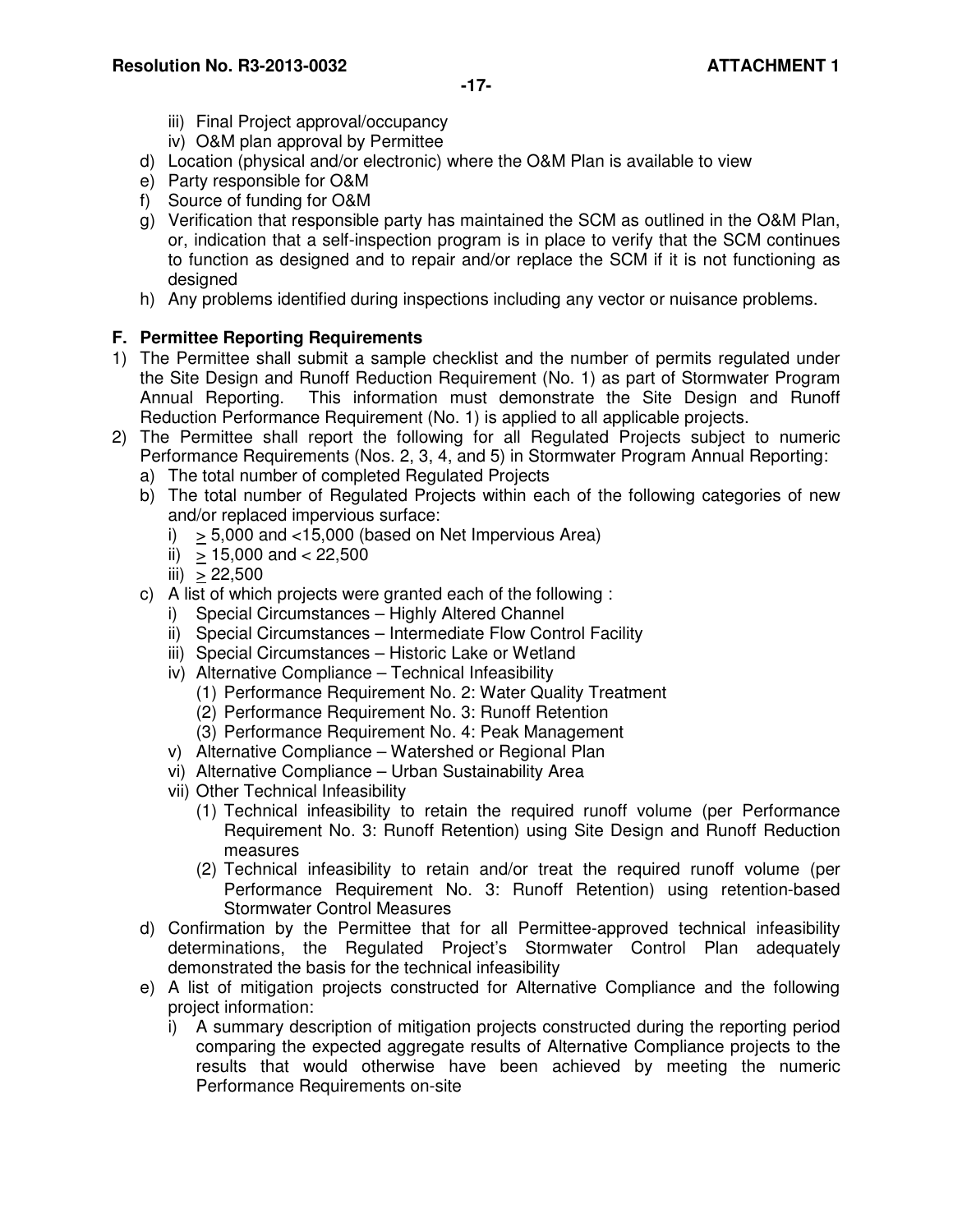- ii) For public offsite mitigation projects, a summation of total offsite mitigation funds raised to date and a description (including location, general design concept, volume of water expected to be retained, and total estimated budget) of all pending public offsite mitigation projects
- f) Number of Regulated Projects where Field Verification of Post-Construction Stormwater Management Measures was required and was NOT completed
- g) Number of Regulated Projects where the required O&M Plan was NOT submitted/completed
- h) Number of Regulated Projects where Ownership and Responsibility of structural Stormwater Control Measures was not completed
- i) Structural Stormwater Control Measure O&M Database, including elements identified in Section E.3. Tabular spreadsheet data are acceptable.
	- i) The Permittee shall provide Central Coast Water Board staff electronic access to the database.

# **G. Pre-existing Programs**

- a) A Permittee may propose, for Central Coast Water Board Executive Officer approval, implementation of pre-existing post-construction stormwater management requirements for development projects in the Permittee's jurisdictional coverage area, in place of implementing the requirements set forth in the Post-Construction Requirements. To be eligible for consideration and approval, the proposal must demonstrate the following:
	- i) The Permittee's pre-existing post-construction stormwater management requirements are as effective as the Post-Construction Requirements in maintaining watershed processes, impacted by stormwater management, that are necessary to protect water quality and beneficial uses;
	- ii) The Permittee was implementing its pre-existing post-construction stormwater management requirements prior to Central Coast Water Board approval of the Post-Construction Requirements; and
	- iii) The Permittee's pre-existing post-construction stormwater management requirements include LID site design and runoff reduction measures, numeric runoff treatment controls, numeric runoff retention controls, numeric runoff peak management controls, and project applicability thresholds as effective as those included in the Post-Construction Requirements.
- b) A Permittee must submit its proposal within 30 days of adoption of the Post-Construction Requirements by the Central Coast Water Board. The Central Coast Water Board Executive Officer will approve or deny the proposal within 90 days of receipt of a proposal.
- c) If the Central Coast Water Board Executive Officer denies a Permittee's proposal, the Permittee shall adhere to the Post-Construction Requirements provisions and deadlines.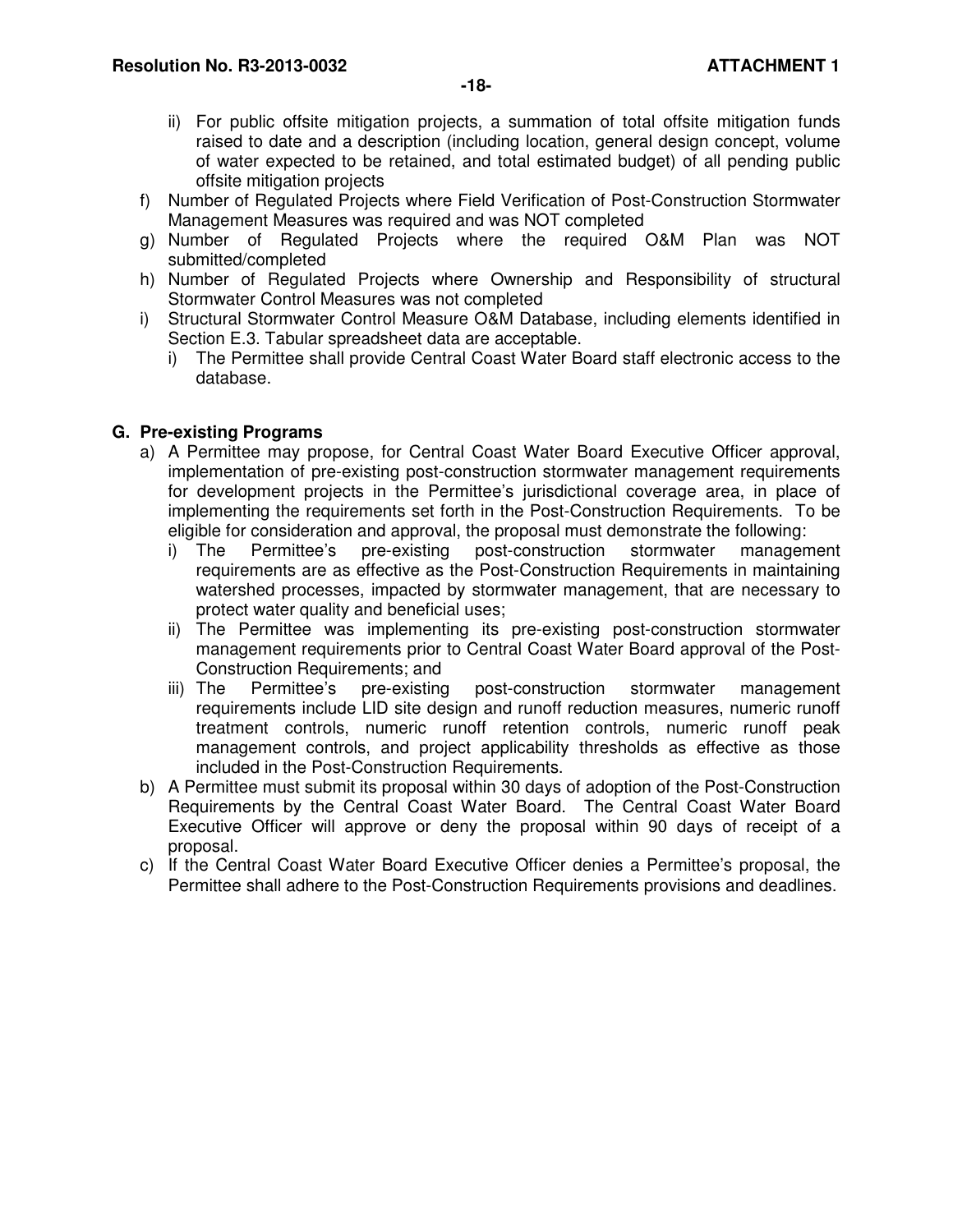# **ATTACHMENT A: Watershed Management Zones**

**Available electronically at: http://www.waterboards.ca.gov/centralcoast/water\_issues/programs/stormwater/docs/lid/ lid\_hydromod\_charette\_index.shtml**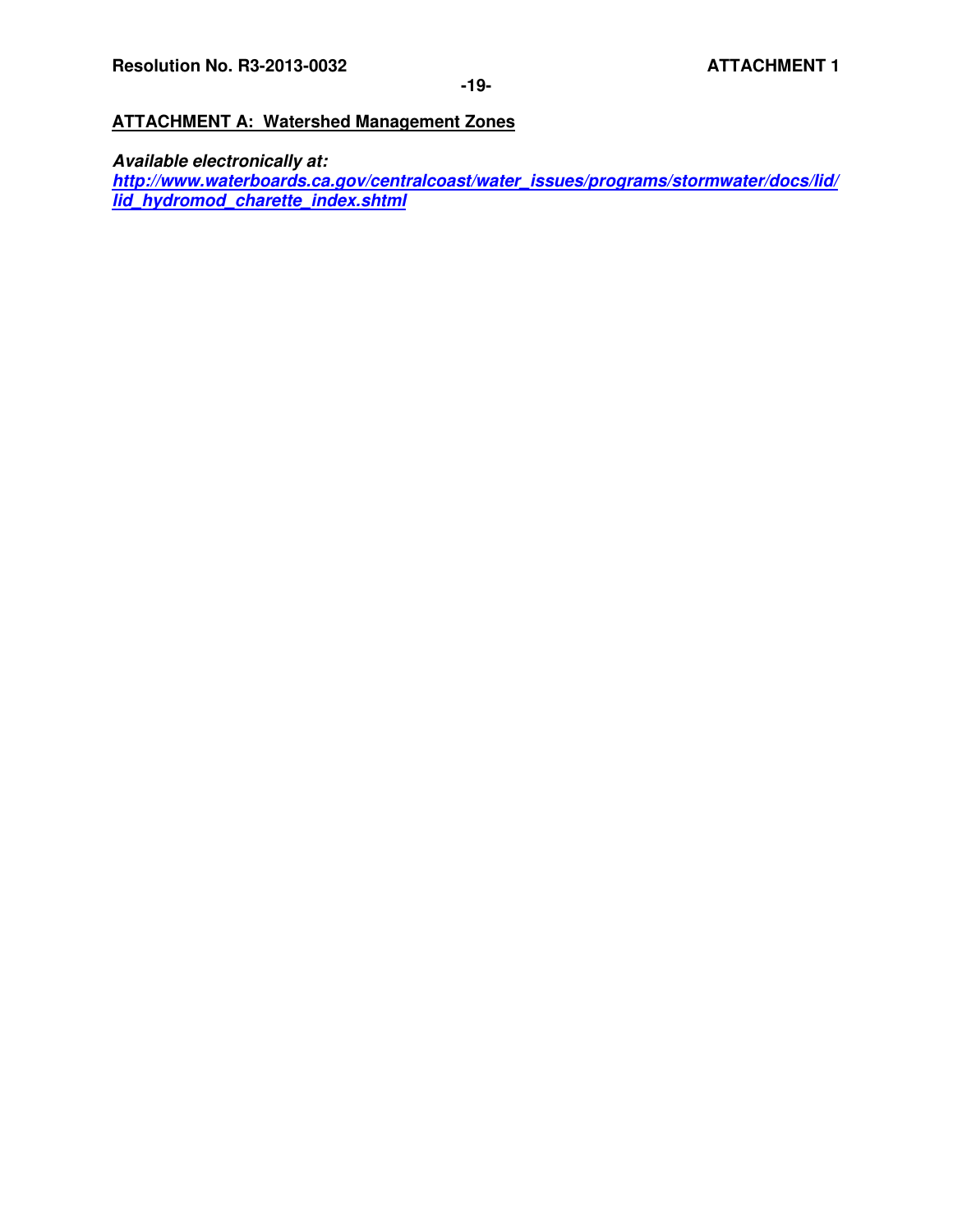$\overline{a}$ 

# **ATTACHMENT B: Designated Groundwater Basins**

Groundwater basin areas are defined by the California Department of Water Resources (CDWR)<sup>8</sup> and used in the Central Coast Water Board Joint Effort for Hydromodification Control to identify groundwater receiving-water issues and areas where recharge is a key watershed process. CDWR based identification of the groundwater basins on the presence and areal extent of unconsolidated alluvial soils identified on a 1:250,000 scale from geologic maps provided by the California Department of Conservation, Division of Mines and Geology. CDWR then further evaluated identified groundwater basin areas through review of relevant geologic and hydrogeologic reports, well completion reports, court-determined adjudicated basin boundaries, and contact with local agencies to refine the basin boundaries.

Designated Groundwater Basins include those identified in the CDWR Groundwater Basins Map. Numbers correspond to Groundwater Basins in Table 1.

<sup>&</sup>lt;sup>8</sup> California Department of Water Resources. 2004. Groundwater basin map. <http://www.water.ca.gov/groundwater/bulletin118/gwbasin\_maps\_descriptions.cfm>. Accessed September 15, 2006.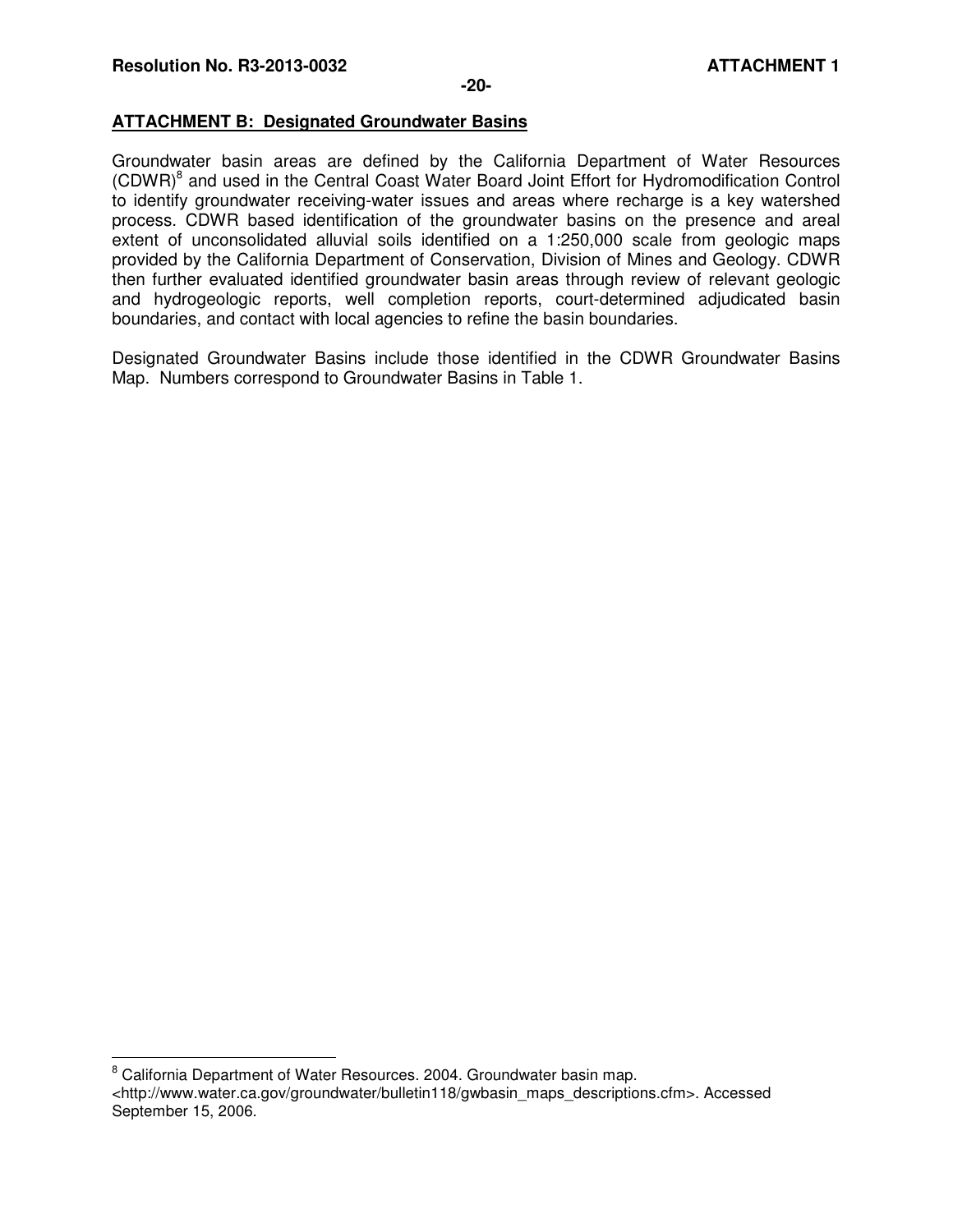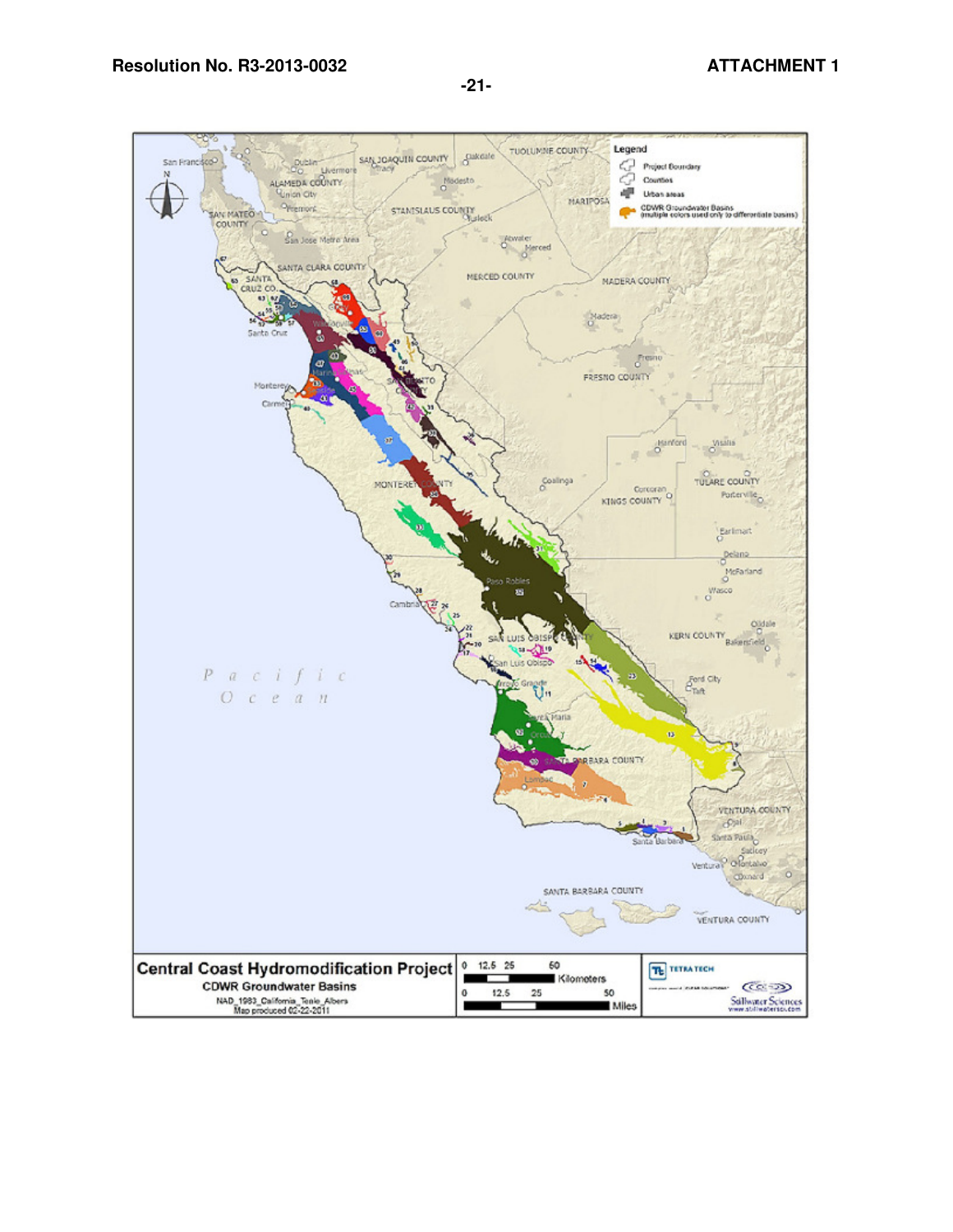| <b>GIS BASIN</b><br><b>NUMBER</b> | <b>GROUNDWATER BASIN NAME</b> | <b>GIS BASIN</b><br><b>NUMBER</b> | <b>GROUNDWATER BASIN</b><br><b>NAME</b> |
|-----------------------------------|-------------------------------|-----------------------------------|-----------------------------------------|
| 1.                                | Carpinteria                   | 35                                | Peach Tree valley                       |
| $\overline{c}$                    | Santa Barbara                 | 36                                | Hernandez valley                        |
| 3                                 | Montecito                     | 37                                | Salinas valley                          |
| 4                                 | Foothill                      | 38                                | <b>Bitter Water valley</b>              |
| 5                                 | Goleta                        | 39                                | Dry Lake valley                         |
| 6                                 | Santa Ynez River valley       | 40                                | Carmel valley                           |
| 7                                 | Santa Ynez River valley       | 41                                | Salinas valley                          |
| 8                                 | Lockwood valley               | 42                                | San Benito river valley                 |
| 9                                 | Mil Potrero area              | 43                                | Salinas valley                          |
| 10                                | San Antonio Creek valley      | 44                                | Tres Pinos valley                       |
| 11                                | Huasna valley                 | 45                                | Salinas valley                          |
| 12                                | Santa Maria                   | 46                                | Upper Santa Ana valley                  |
| 13                                | Cuyama valley                 | 47                                | Salinas valley                          |
| 14                                | Big Spring area               | 48                                | Salinas valley                          |
| 15                                | Rafael valley                 | 49                                | Santa Ana valley                        |
| 16                                | San Luis Obispo valley        | 50                                | Quien Sabe valley                       |
| 17                                | Los Osos valley               | 51                                | Gilroy-Hollister valley                 |
| 18                                | Rinconada valley              | 52                                | Needle Rock point                       |
| 19                                | Pozo valley                   | 53                                | Gilroy-Hollister valley                 |
| 20                                | Chorro valley                 | 54                                | West Santa Cruz terrace                 |
| 21                                | Morro valley                  | 55                                | West Santa Cruz terrace                 |
| 22                                | Toro valley                   | 56                                | Majors creek                            |
| 23                                | Carrizo Plain                 | 57                                | Soquel valley                           |
| 24                                | Cayucos valley                | 58                                | West Santa Cruz terrace                 |
| 25                                | Old valley                    | 59                                | West Santa Cruz terrace                 |
| 26                                | Villa valley                  | 60                                | Gilroy-Hollister valley                 |
| 27                                | Santa Rosa valley             | 61                                | Pajaro valley                           |
| 28                                | San Simeon valley             | 62                                | Scotts valley                           |
| 29                                | Arroyo de la Cruz valley      | 63                                | Felton area                             |
| 30                                | San Carpoforo valley          | 64                                | Santa Cruz Purisima formation           |
| 31                                | Cholame valley                | 65                                | Ano Nuevo area                          |
| 32                                | Salinas valley                | 66                                | Gilroy-Hollister valley                 |
| 33                                | Lockwood valley               | 67                                | Pescadero valley                        |
| 34                                | Salinas valley                | 68                                | Santa Clara valley                      |

**Table 1: Groundwater Basins in the Central Coast Region by GIS Basin Number (See Map)**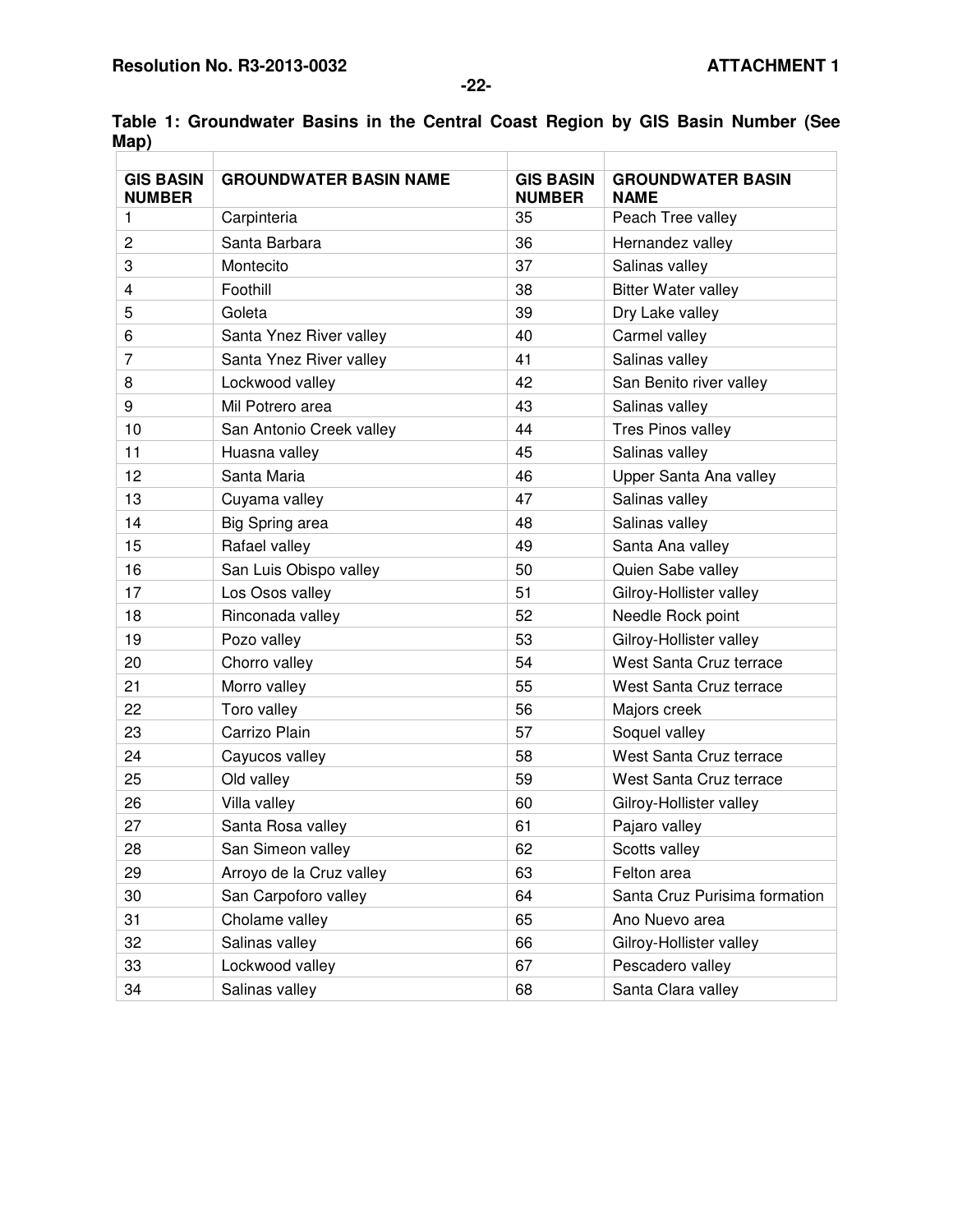#### **ATTACHMENT C: Definitions Related to Post-Construction Requirements**

**Bioretention** – A Stormwater Control Measure designed to retain stormwater runoff using vegetated depressions and soils engineered to collect, store, treat, and infiltrate runoff. Bioretention designs do not include underdrains.

**Biotreatment or Biofiltration Treatment** –A Stormwater Control Measure designed to detain stormwater runoff, filter stormwater through soil media and plant roots, and release the treated stormwater runoff to the storm drain system. Biotreatment systems include an underdrain.

**Discretionary Approval** – A project approval which requires the exercise of judgment or deliberation when the MS4 decides to approve or disapprove a particular activity, as distinguished from situations where the MS4 merely has to determine whether there has been conformity with applicable statutes, ordinances, or regulations.

**Dispersion** – The practice of routing stormwater runoff from impervious areas, such as rooftops, walkways, and patios, onto the surface of adjacent pervious areas. Stormwater runoff is dispersed via splash block, dispersion trench, or sheet flow and soaks into the ground as it moves slowly across the surface of the pervious area.

**Drainage Management Area (DMAs)** – Following the low impact development principle of managing stormwater through small-scale, decentralized measures, DMAs are designated individual drainage areas within a Regulated Project that typically follow grade breaks and roof ridge lines and account for each surface type (e.g., landscaping, pervious paving, or roofs). Stormwater Control Measures for runoff reduction and structural facilities are designed for each DMA.

**Equivalent Impervious Surface Area** – is equal to Impervious Tributary Surface Area (ft<sup>2</sup>) + Pervious Tributary Surface Area (ft<sup>2</sup>), where Impervious Tributary Surface Area is defined as the sum of all of the site's conventional impervious surfaces, and Pervious Tributary Surface Area is defined as the sum of all of the site's pervious surfaces, corrected by a factor equal to the surface's runoff coefficient (see Attachment E for how to calculate).

**Evapotranspiration (ET)** – The loss of water to the atmosphere by the combined processes of evaporation (from soil and plant surfaces) and transpiration (from plant tissues).

**Flow-Through Water Quality Treatment Systems** – Stormwater Control Measures that are designed to treat stormwater through filtration and/or settling. Flow-through systems do not provide significant retention or detention benefits for stormwater volume control.

**Groundwater Basins** – Groundwater basin areas defined by the California Department of Water Resources (DWR) and used in the Central Coast Water Board Joint Effort for Hydromodification Control to identify groundwater receiving-water issues and areas where recharge is a key watershed process. DWR based identification of the groundwater basins on the presence and areal extent of unconsolidated alluvial soils identified on a 1:250,000 scale from geologic maps provided by the California Department of Conservation, Division of Mines and Geology. DWR then further evaluated identified groundwater basin areas through review of relevant geologic and hydrogeologic reports, well completion reports, court-determined adjudicated basin boundaries, and contact with local agencies to refine the basin boundaries.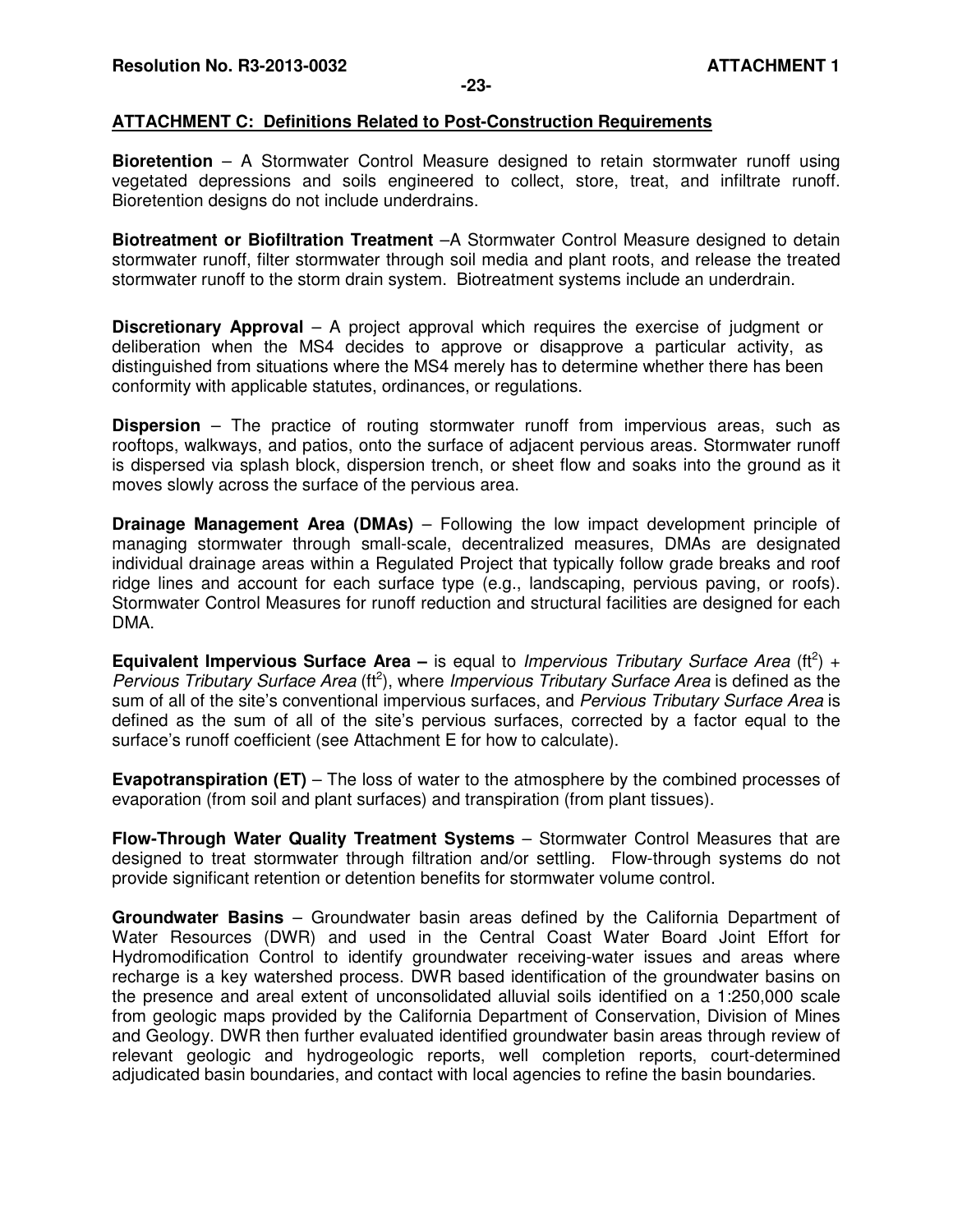**Impervious Surface** – A hard, non-vegetated surface area that prevents or significantly limits the entry of water into the soil mantle, as would occur under natural conditions prior to development. Common impervious surfaces include, but are not limited to, roof tops, walkways, patios, driveways, parking lots or storage areas, concrete or asphalt paving, oiled, macadam or other surfaces which similarly impede the natural infiltration of stormwater. Open, uncovered retention/detention facilities shall not be considered as impervious surfaces for purposes of determining whether the thresholds for application of Performance Requirements are exceeded. However, for modeling purposes, open, uncovered facilities that retain/detain water (e.g., retention ponds, pools) shall be considered impervious surfaces.

**Land recycling** – The reuse of abandoned, vacant, or underused properties for redevelopment or repurposing

**Landscaped Areas** – Areas of soil and vegetation not including any impervious surfaces of ancillary features such as impervious patios, BBQ areas, and pools.

**Large River** – A river draining 200 square miles or more.

**Low Impact Development** (LID) – A stormwater and land use management strategy that strives to mimic pre-disturbance hydrologic processes of infiltration, filtration, storage, evaporation, and transpiration by emphasizing conservation, use of on-site natural features, site planning, and distributed stormwater management practices that are integrated into a project design.

**Ministerial Approval** – A project approval which involves little or no personal judgment by the MS4 as to the wisdom or manner of carrying out the project and only involves the use of fixed standards or objective measurements.

**Native Vegetation** – Vegetation comprised of plant species indigenous to the Central Coast Region and which reasonably could have been expected to naturally occur on the site.

**Net Impervious Area** – The sum of new and replaced post-project impervious areas, minus any reduction in total imperviousness from the pre-project to post-project condition: Net Impervious Area = (New and Replaced Impervious Area) – (Reduced Impervious Area Credit), where Reduced Impervious Area Credit is the total pre-project to post-project reduction in impervious area, if any.

**New Development** – Land disturbing activities that include the construction or installation of buildings, roads, driveways and other impervious surfaces. Development projects with preexisting impervious surfaces are not considered New Development.

**Percentile Rainfall Event** (e.g., 85th and 95th) – A percentile rainfall event represents a rainfall amount which a certain percent of all rainfall events for the period of record do not exceed. For example, the 95th percentile rainfall event is defined as the measured rainfall depth accumulated over a 24-hour period, for the period of record, which ranks as the 95th percentile rainfall depth based on the range of all daily event occurrences during this period.

**Permeable or Pervious Surface** – A surface that allows varying amounts of stormwater to infiltrate into the ground. Examples include pasture, native vegetation areas, landscape areas, and permeable pavements designed to infiltrate.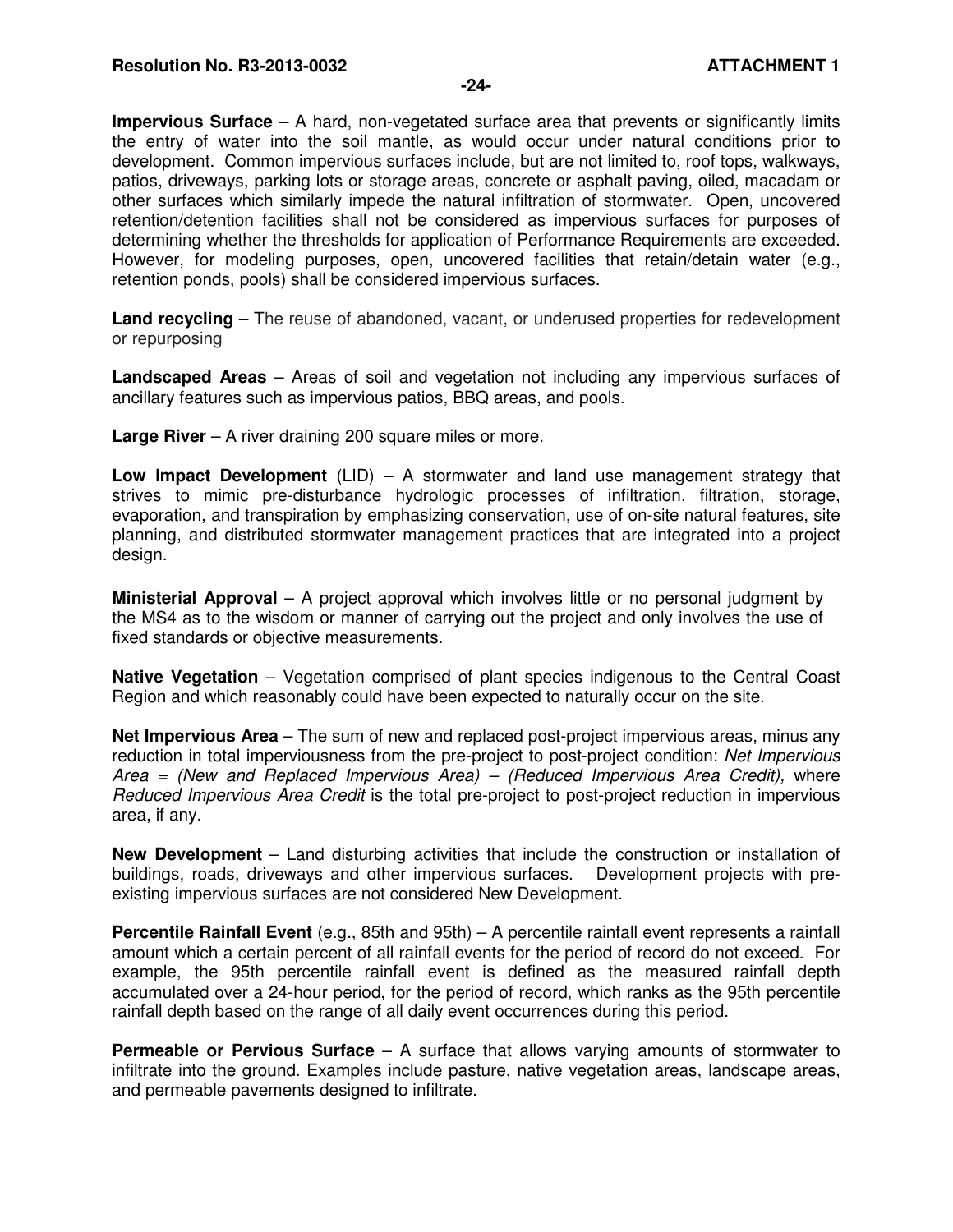**Pre-Project** – Stormwater runoff conditions that exist onsite immediately before development activities occur. This definition is not intended to be interpreted as that period before any human-induced land activities occurred. This definition pertains to redevelopment as well as initial development.

**Project Site** – The area defined by the legal boundaries of a parcel or parcels of land within which the new development or redevelopment takes place and is subject to these Post-Construction Stormwater Management Requirements.

**Rainwater Harvest** – Capture and storage of rainwater or stormwater runoff for later use, such as irrigation (without runoff), domestic use (e.g. toilets), or storage for fire suppression.

**Receiving Waters** – Bodies of water, surface water systems or groundwater that receive surface water runoff through a point source, sheet flow or infiltration.

**Redevelopment** – On a site that has already been developed, construction or installation of a building or other structure subject to the Permittee's planning and building authority including: 1) the creation or addition of impervious surfaces; 2) the expansion of a building footprint or addition or replacement of a structure; or 3) structural development including construction, installation or expansion of a building or other structure. It does not include routine road maintenance, nor does it include emergency construction activities required to immediately protect public health and safety.

**Replaced Impervious Surface** – The removal of existing impervious surfaces down to bare soil or base course, and replacement with new impervious surface. Replacement of impervious surfaces that are part of routine road maintenance activities are not considered replaced impervious surfaces.

**Retention Tributary Area –** The entire project area except for undisturbed areas, planted areas with native, drought-tolerant, or LID appropriate vegetation that do not receive runoff from other areas, and impervious surface areas that discharge to infiltrating areas that will not produce runoff or create nuisance ponding. The Drainage Management Areas are smaller Retention Tributary Areas that cumulatively make up the Retention Tributary Area for the entire site.

**Routine Road Maintenance** – includes pothole and square cut patching; overlaying existing asphalt or concrete pavement with asphalt or concrete without expanding the area of coverage; shoulder grading; reshaping/regrading drainage systems; crack sealing; resurfacing with in-kind material without expanding the road prism or altering the original line and grade and/or hydraulic capacity of the road.

**Self-Retaining Areas** – (also called "zero discharge" areas), are designed to retain some amount of rainfall (by ponding and infiltration and/or evapotranspiration) without producing stormwater runoff. Self-Retaining Areas may include graded depressions with landscaping or pervious pavement.

**Self-Treating Areas** – are a portion of a Regulated Project in which infiltration, evapotranspiration and other natural processes remove pollutants from stormwater. The selftreating areas may include conserved natural open areas and areas planted with native, drought-tolerant, or LID appropriate vegetation. The self-treating area only treats the rain falling on itself and does not receive stormwater runoff from other areas.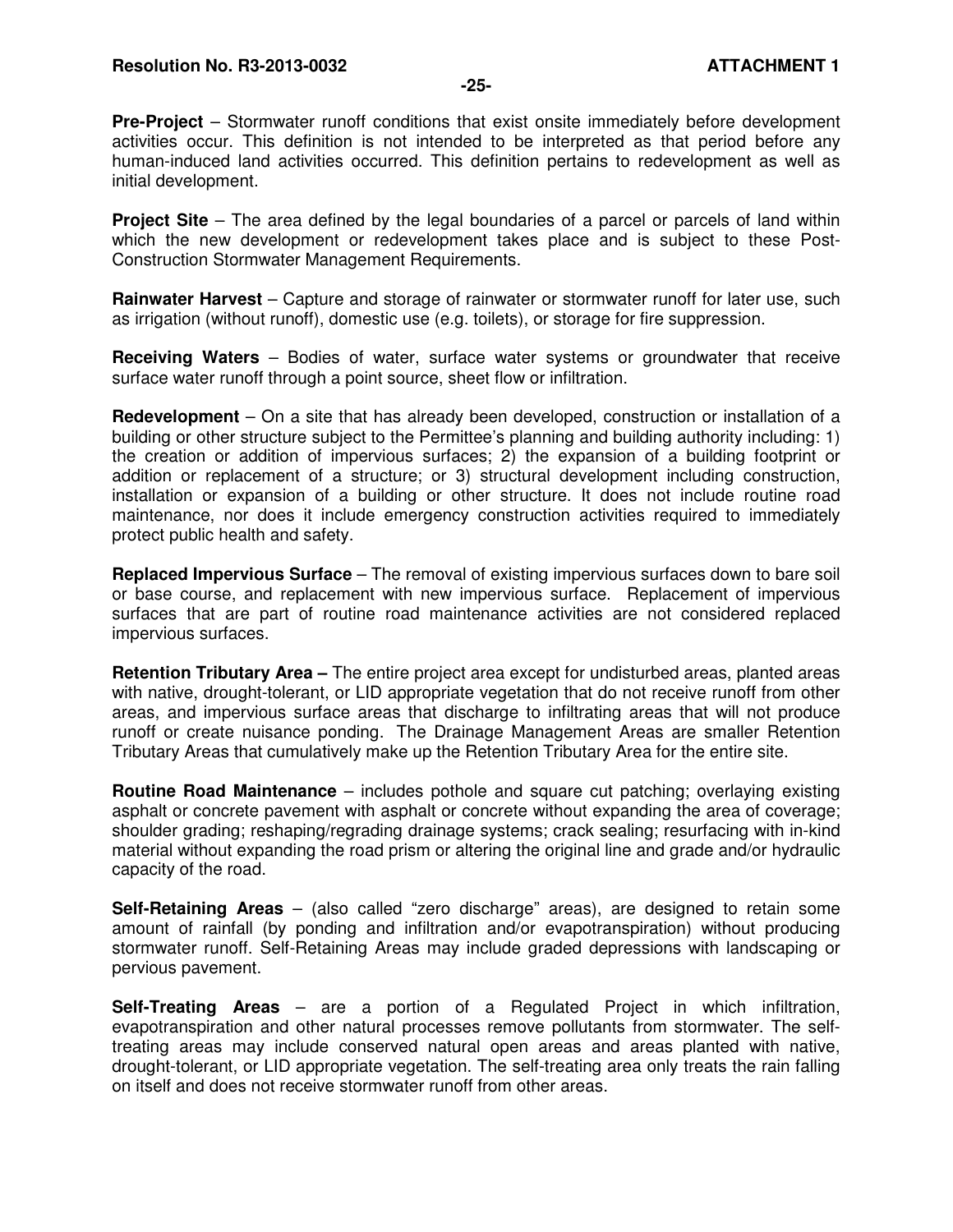**Single-Family Residence** – The building of one single new house or the addition and/or replacement of impervious surface associated with one single existing house, which is not part of a larger plan of development.

**Stormwater Control Measures** – Stormwater management measures integrated into project designs that emphasize protection of watershed processes through replication of predevelopment runoff patterns (rate, volume, duration). Physical control measures include, but are not limited to, bioretention/rain gardens, permeable pavements, roof downspout controls, dispersion, soil quality and depth, minimal excavation foundations, vegetated roofs, and water use. Design control measures include but are not limited to conserving and protecting the function of existing natural areas, maintaining or creating riparian buffers, using onsite natural drainage features, directing runoff from impervious surfaces toward pervious areas, and distributing physical control measures to maximize infiltration, filtration, storage, evaporation, and transpiration of stormwater before it becomes runoff.

**Stormwater Control Plan –** A plan, developed by the Regulated Project applicant, detailing how the project will achieve the applicable Post-Construction Stormwater Management Requirements (for both onsite and offsite systems).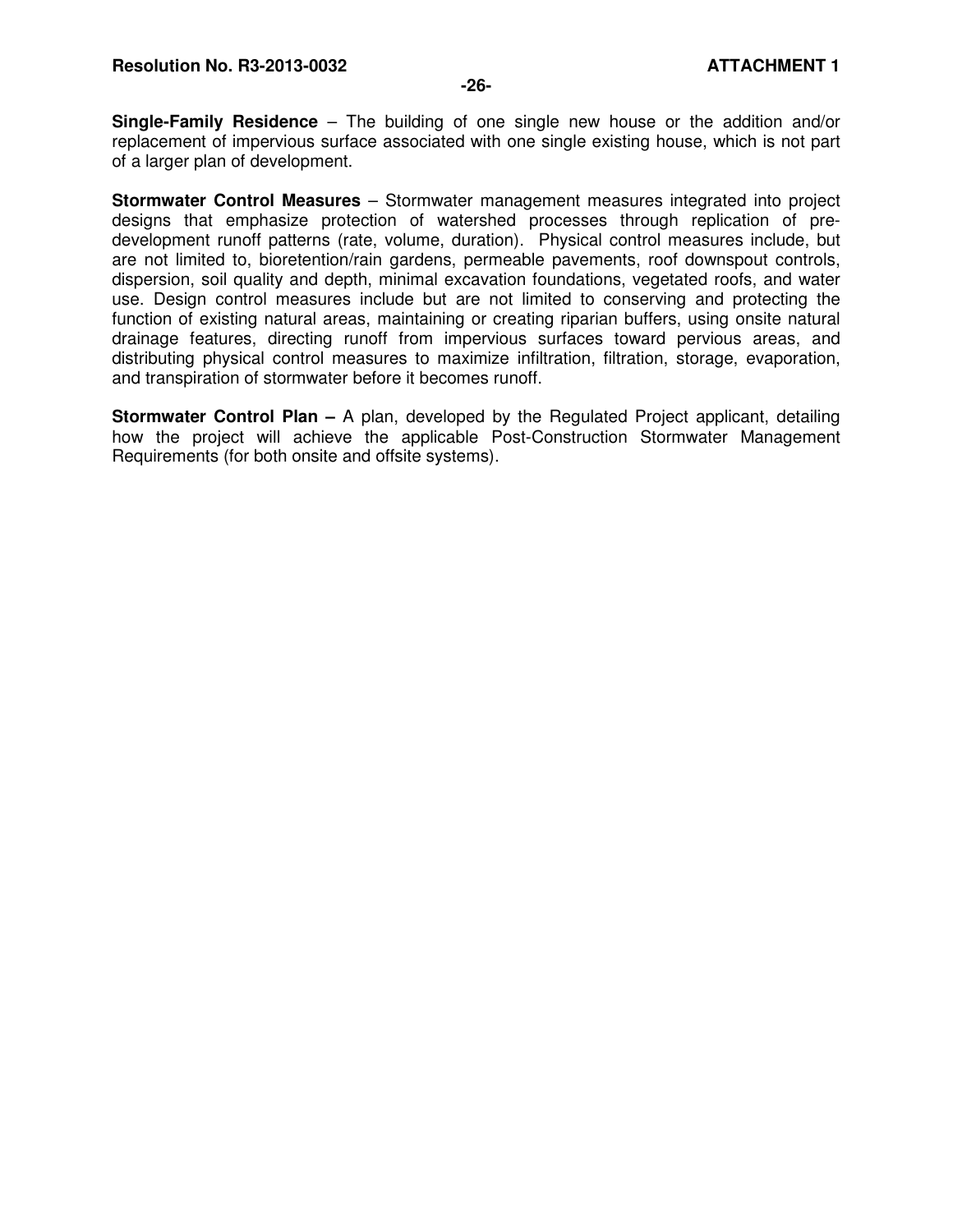#### **-27-**

## **ATTACHMENT D: Hydrologic Analysis and Stormwater Control Measure Sizing Guidance**

Project site conditions will influence the ability to comply with the Water Quality Treatment and Runoff Retention Performance Requirements. This Appendix provides the acceptable Stormwater Control Measure (SCM) sizing methodology to evaluate runoff characteristics. This guidance provides a simple event-based approach and a runoff routing approach. Both of these approaches are based on sizing for a single-event and avoid the necessity of using calibrated, continuous simulation modeling. The Permittee can allow project applicants to use a locally/regionally calibrated continuous simulation-based model to improve hydrologic analysis and SCM sizing.

## **1) Determination of Retention Tributary Area**

Determining the Retention Tributary Area is the basis for calculating the runoff volumes subject to Performance Requirement Number 3. Retention Tributary Area should be calculated for each individual Drainage Management Area to facilitate the design of SCMs for each Drainage Management Area. The generic equation below illustrates how various portions of the site are addressed when determining the Retention Tributary Area. The Retention Tributary Area calculation must also account for the adjustments for Redevelopment Projects subject to Performance Requirement No. 3.

a) Compute the Retention Tributary Area, using the equation:

Retention Tributary Area = (Entire Project Area) – (Undisturbed or Planted Areas)\* – (Impervious Surface Areas that Discharge to Infiltrating Areas)\*\*

\*As defined in Section B.4.d.iv.1. \*\* As defined in Section B.4.d.iv.2.

- b) Adjustments for Redevelopment Project Retention Tributary Area Where the Regulated Project includes replaced impervious surface, the following Retention Tributary Area adjustments apply:
	- i) Redevelopment Projects outside an approved Urban Sustainability Area, as described in Section C.3. – The total amount of replaced impervious surface area shall be multiplied by 0.5 when calculating the Retention Tributary Area.
	- ii) Redevelopment Projects located within an approved Urban Sustainability Area (Section C.3) – The replaced impervious surface areas may be subtracted from the Retention Tributary Area. The total amount of runoff volume to be retained from replaced impervious surfaces shall be equivalent to the pre-project runoff volume retained.

## **2) Determination of Retention Volume**

- a) Based on the Regulated Project's Watershed Management Zone, determine the Regulated Project's Runoff Retention Requirement (e.g., Retain 95<sup>th</sup> Percentile 24-hour Rainfall Event, or, Retain 85<sup>th</sup> Percentile 24-hour Rainfall Event).
- b) Determine the  $85<sup>th</sup>$  or  $95<sup>th</sup>$  percentile 24-hour rainfall event: Use either the methodology provided in Part I.D of the December 2009 Technical Guidance on Implementing the Stormwater Runoff Requirements for Federal Projects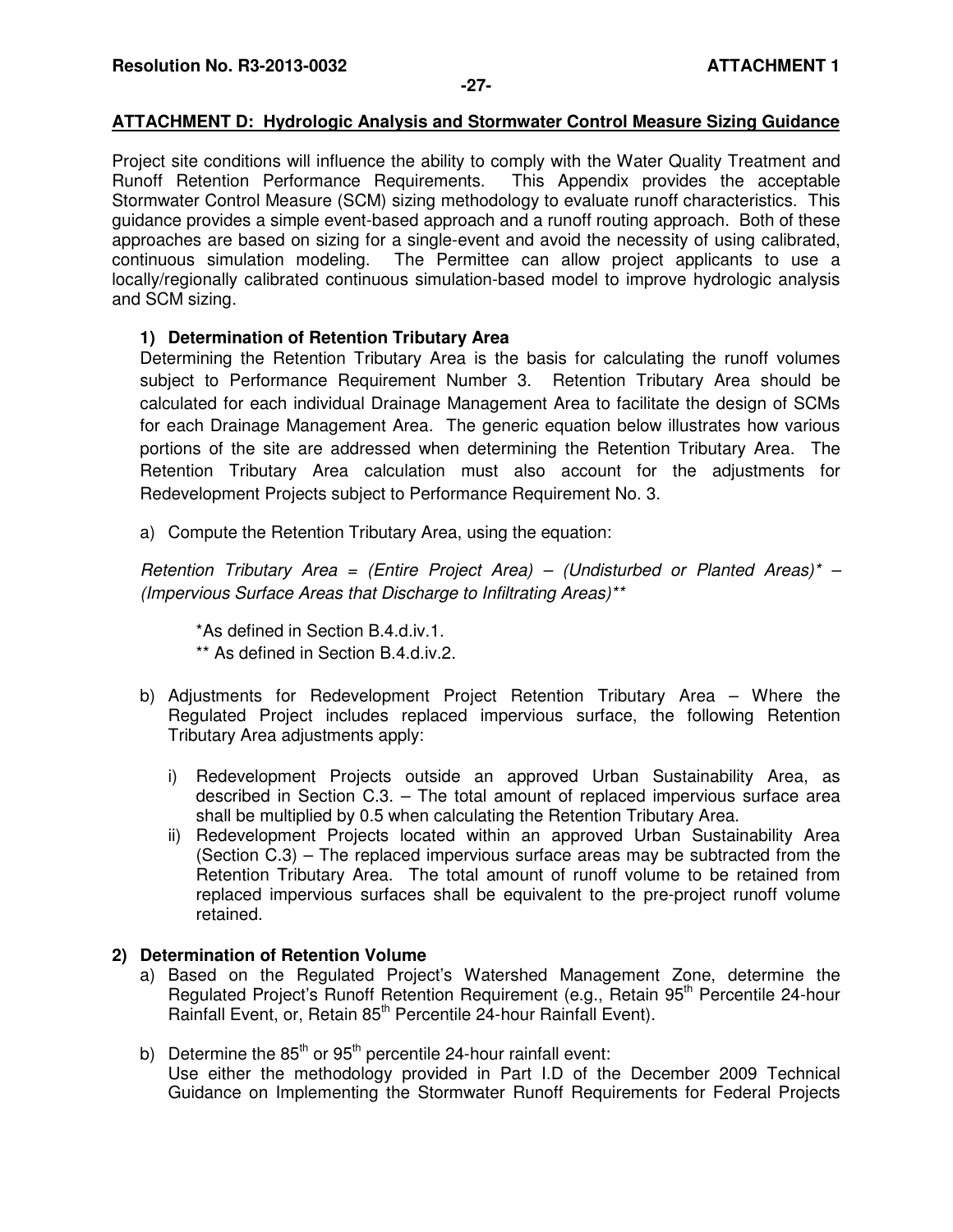**-28-** 

under Section 438 of the Energy Independence and Security Act,<sup>9</sup> or, rainfall statistics provided by the Central Coast Water Board, whichever produces a more accurate value for rainfall depth.

c) Compute the Runoff Coefficient<sup>10</sup> "C" for the area tributary to the SCMs, using the equation:

 $C = 0.858i<sup>3</sup> - 0.78i<sup>2</sup> + 0.774i + 0.04$ Where "i" is the fraction of the tributary area that is impervious<sup>11</sup>

d) Compute Retention Volume:

Retention Volume for 95<sup>th</sup> Percentile 24-hr Rainfall Depth = C x Rainfall Depth<sub>95th</sub> x Retention Tributary Area

or,

Retention Volume for 85<sup>th</sup> Percentile 24-hr Rainfall Depth = C x Rainfall Depth<sub>85th</sub> x Retention Tributary Area

All rainfall directly incident to each SCM must be considered in determining runoff, including: tributary landscaping, impervious areas, pervious pavements, and bioretention features.

Note: For redevelopment projects located within an approved Urban Sustainability Area (Section C.3.), the total amount of runoff volume to be retained from replaced impervious surfaces shall be equivalent to the pre-project runoff volume retained.

# **3) Structural Stormwater Control Measure Sizing**

The Permittee shall require the Regulated Project applicant to use structural SCMs that optimize retention and result in optimal protection and restoration of watershed processes, such as Structural Control Measures associated with small-scale, decentralized facilities designed to infiltrate, evapotranspirate, filter, or capture and use stormwater, to address the volumes calculated in 2 (above). Where the Regulated Project is within a Watershed Management Zone where infiltration is required, Permittees must use SCM designs that optimize infiltration of the entire Retention Volume to minimize the potential need for off-site mitigation. Various resources provide design guidance for fully infiltrative SCMs including:

- The Contra Costa C.3 Manual
- The City of Santa Barbara LID BMP Manual
- The City of San Diego LID Design Manual, July 2011
- Central Coast LID Initiative Bioretention Design Guidance
- a) Calculate SCM Capture Volume Calculate the required SCM Capture Volume, associated with the Regulated Project's Runoff Retention Requirement, by one of the following methods:

Method 1: Simple Method

 9 USEPA, 841-B-09-00. http://www.epa.gov/owow/NPS/lid/section438/pdf/final\_sec438\_eisa.pdf

<sup>&</sup>lt;sup>10</sup> As set forth in WEF Manual of Practice No. 23/ASCE Manual of Practice No. 87, (1998), pages 175-178 and based on the translation of rainfall to runoff using a runoff regression equation developed using two years of data from more than 60 urban watersheds nationwide.

As defined in Post-Construction Requirements Attachment C.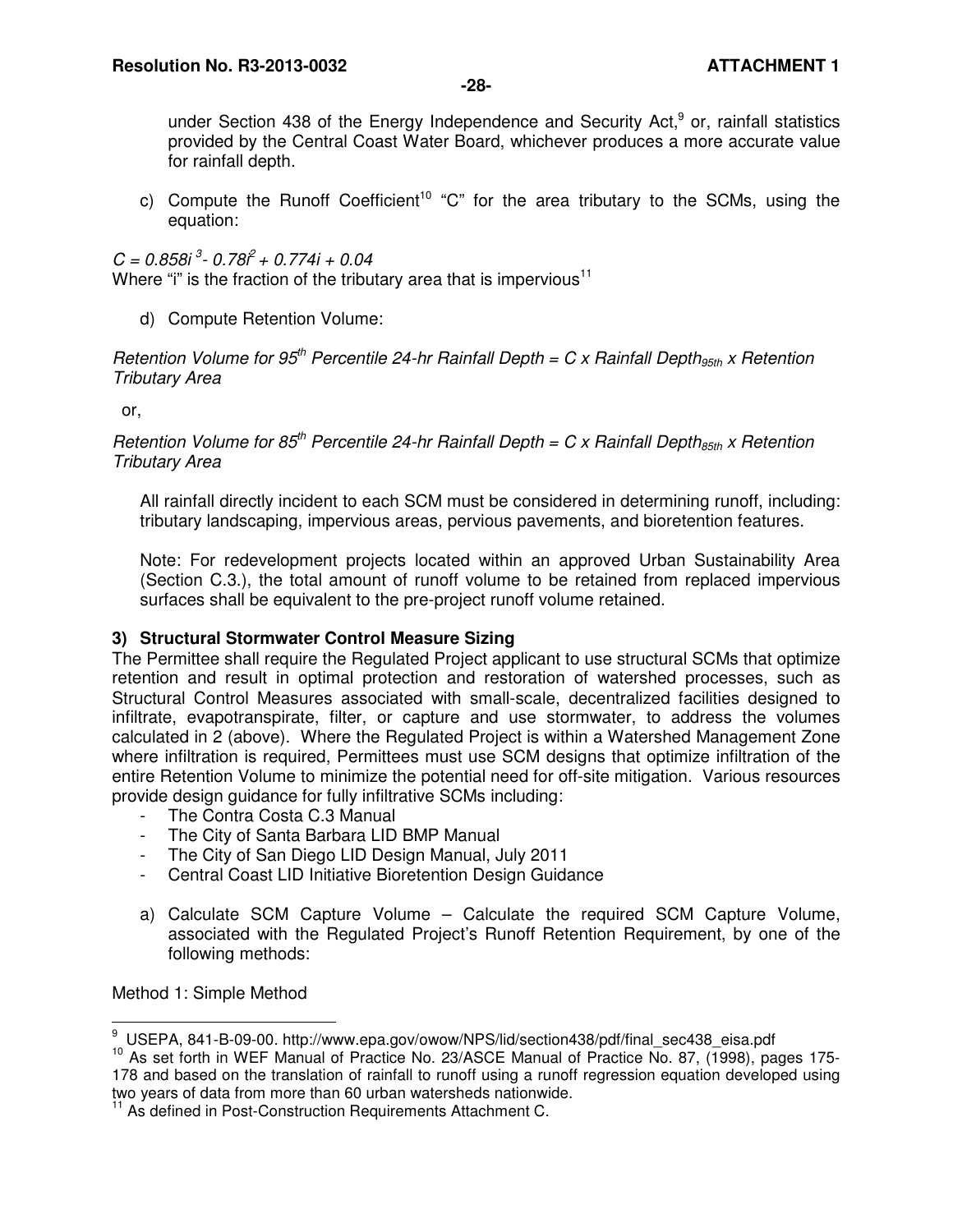SCM Capture Volume = Retention Volume for  $95<sup>th</sup>$  Percentile 24-hr Rainfall Depth

or,

 $\overline{a}$ 

SCM Capture Volume = Retention Volume for  $85<sup>th</sup>$  Percentile 24-hr Rainfall Depth

Method 2: Routing Method

Use a hydrograph analysis<sup>12</sup> to determine the SCM Capture Volume needed to retain the Retention Volume for  $95<sup>th</sup>$  or  $85<sup>th</sup>$  Percentile 24-hr Rainfall Depth calculated in 2 (above). The SCM Capture Volume shall be based on both the rate of flow from tributary areas into the SCM, and the rate of flow out of the SCM through infiltration into the underlying soil during the rain event. When conducting the hydrograph analysis, adhere to the criteria included in Table 1. The SCM shall be designed such that a single  $95<sup>th</sup>$  or  $85<sup>th</sup>$  Percentile 24-hr Rainfall Event will not overflow the SCM.

If the Retention Volume cannot infiltrate within 48-hours, a multiplier of 1.20 shall be applied to the SCM Capture Volume calculated through the routing method.

| <b>Parameter</b>             | <b>Criteria</b>                                                                                                                                                           |  |  |
|------------------------------|---------------------------------------------------------------------------------------------------------------------------------------------------------------------------|--|--|
| Hydrograph Analysis Method   | National Resources Conservation Service or Santa<br>Barbara Urban Hydrograph                                                                                              |  |  |
| <b>Pond Routing Method</b>   | Storage-indication, unless otherwise justified to be<br>more correct based on site and storage conditions.                                                                |  |  |
| <b>Infiltration Rate</b>     | Underlying soil saturated infiltration rate, as indicated<br>by locally accepted data approved by the Permittee<br>and/or by on-site testing, whichever is more accurate. |  |  |
| <b>Rainfall Distribution</b> | National Resources Conservation Service Type I <sup>13</sup> or<br>based on local rainfall data                                                                           |  |  |
| Time of Concentration        | Permittee's current drainage and flood control standard                                                                                                                   |  |  |
| Time Increment               | 0.10 hour, unless otherwise justified to be more correct<br>based on rainfall distribution                                                                                |  |  |

#### **TABLE 1: Routing Method Criteria**

b) Demonstration of Compliance – Permittees shall require Regulated Projects to demonstrate that site SCMs: a) will infiltrate and/or evapotranspirate the Retention Volume or, b) will provide sufficient Capture Volume to retain the Retention Volume. Any outlet (i.e., underdrain) installed in a structural SCM shall be installed above the elevation of any portion of the structural SCM dedicated to Retention Volume storage.

<sup>&</sup>lt;sup>12</sup> HydroCAD is an example of a commonly used and widely accepted program for performing hydrograph analyses and design of stormwater infrastructure. HydroCAD is based on U.S. Department of Agriculture Soil Conservation Service's (now Natural Resources Conservation Service) TR-55: Urban Hydrology for Small Watersheds.

The National Resources Conservation Service developed standard 24-hour rainfall distributions for hydrograph analyses. These rainfall distributions were intended to represent intensities associated with shorter duration storms, ranging from durations of 30 minutes to 12 hours. The National Resources Conservation Service Type 1 storm applies to the California West Coast, including the Central Coast Region. The Type 1 rainfall distribution was derived using National Oceanic Atmospheric Administration Atlas 2 rainfall statistics for the 1-year through 100-year storm.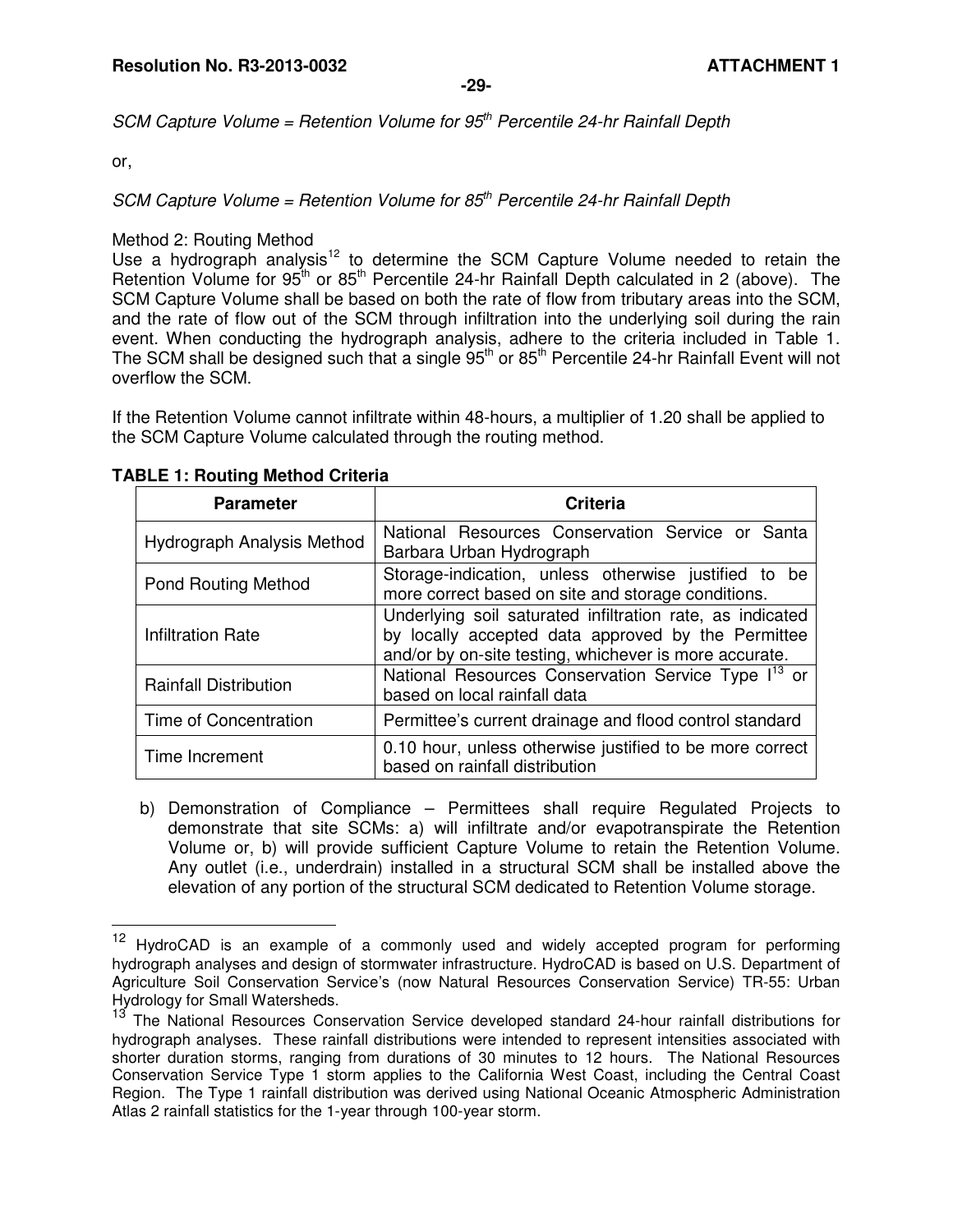c) Compliance with Water Quality Treatment Performance Requirement – Permittees shall require Regulated Projects that propose to use the retention-based structural Stormwater Control Measures to also meet the Water Quality Treatment Performance Requirement, to demonstrate, in the Stormwater Control Plan, that the Water Quality Treatment Performance Requirement is being fully met.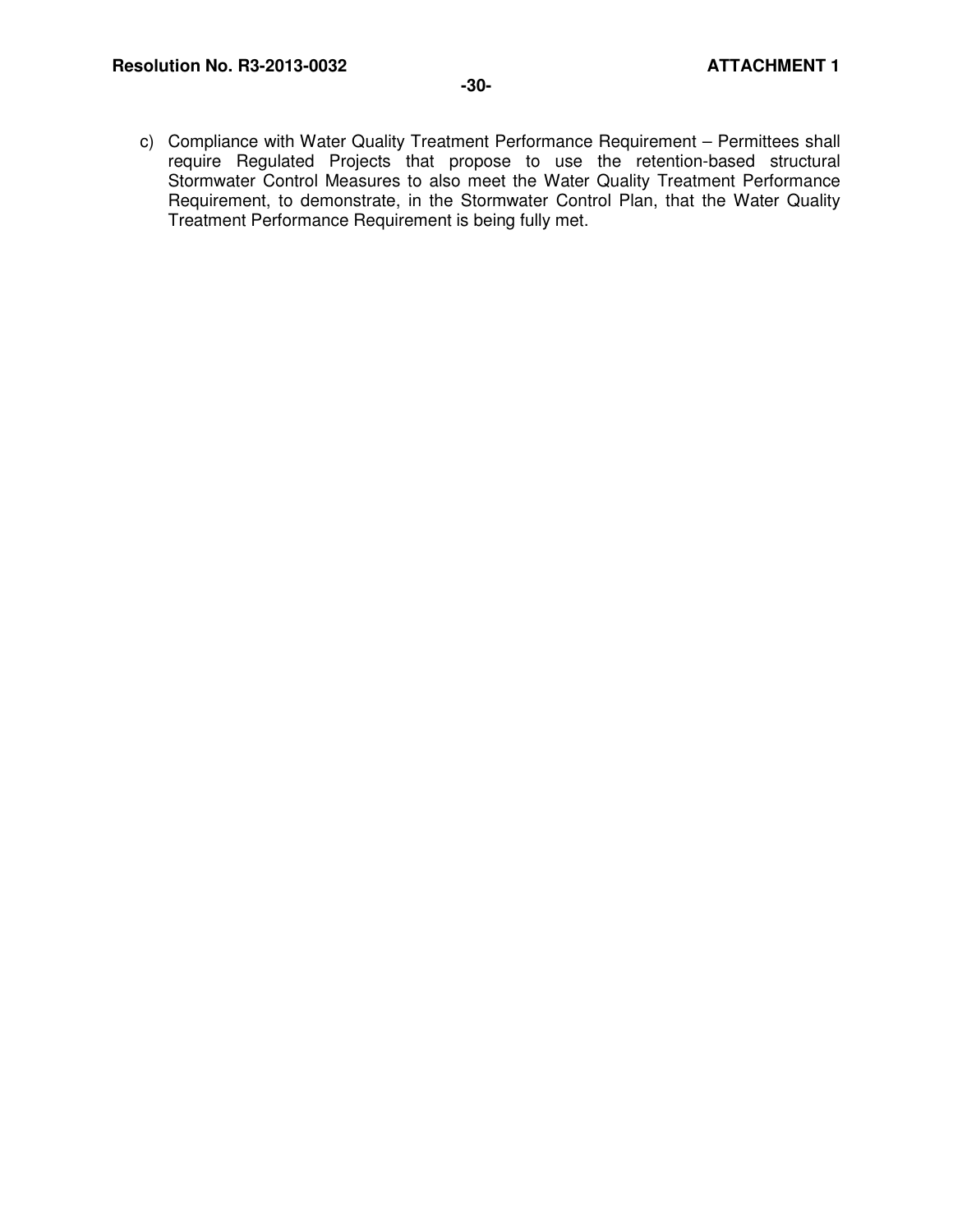## **ATTACHMENT E: Ten Percent Adjustment to Retention Requirement – Calculation Instructions**

Where technical infeasibility, as described in Section C.1.c., prevents full on-site compliance with the Runoff Retention Performance Requirement, on-site retention of the full Retention Volume per Section B.4.d.vi. is not required and the Regulated Project is required to dedicate no less than ten percent of the Regulated Project's Equivalent Impervious Surface Area to retention-based Stormwater Control Measures. The Water Quality Treatment Performance Requirement is not subject to this adjustment, i.e., mitigation to achieve full compliance is required on- or off-site.

# **Calculating Ten Percent of a Project's Equivalent Impervious Surface Area**

The area of the project that must be dedicated to structural SCMs to waive off-site compliance with the Runoff Retention Requirement is equal to ten percent of the project's Equivalent Impervious Surface Area, defined as:

Equivalent Impervious Surface Area ( $tf^2$ ) = (Impervious Tributary Surface Area ( $tf^2$ ) + (Pervious Tributary Surface Area  $(t\bar{t}^2)$ )

Impervious Tributary Surface Area is defined as the sum of all of the site's conventional impervious surfaces. When calculating Impervious Tributary Area:

- Do include: concrete, asphalt, conventional roofs, metal structures and similar surfaces
- Do not include: green roofs

Pervious Tributary Surface Area is defined as the sum of all of the site's pervious surfaces, corrected by a factor equal to the surface's runoff coefficient. When calculating Pervious Tributary Surface Area:

• Do include surfaces such as: unit pavers on sand; managed turf<sup>14</sup>; disturbed soils; and conventional landscaped areas (see Table 1 for correction factors). Example:

Project Site includes 500 ft $^2$  of unit pavers on sand. Pervious Tributary Surface Area = 500 ft<sup>2</sup> x C = 50 ft<sup>2</sup> Where C = Correction Factor for unit pavers, 0.1, from Table 1.

• Do not include: Infiltration SCM surfaces (e.g., SCMs designed to specific performance objectives for retention/infiltration) including bioretention cells, bioswales; natural and undisturbed landscape areas, or landscape areas compliant with the Model Water Efficient Landscape Ordinance (California Code of Regulations, Title 23. Waters, Division 2. Department of Water Resources, Chapter 2.7.), or a local ordinance at least as effective as the Model Water Efficient Landscape Ordinance.

 $\overline{a}$ <sup>14</sup> Managed Turf includes turf areas intended to be mowed and maintained as turf within residential, commercial, industrial, and institutional settings.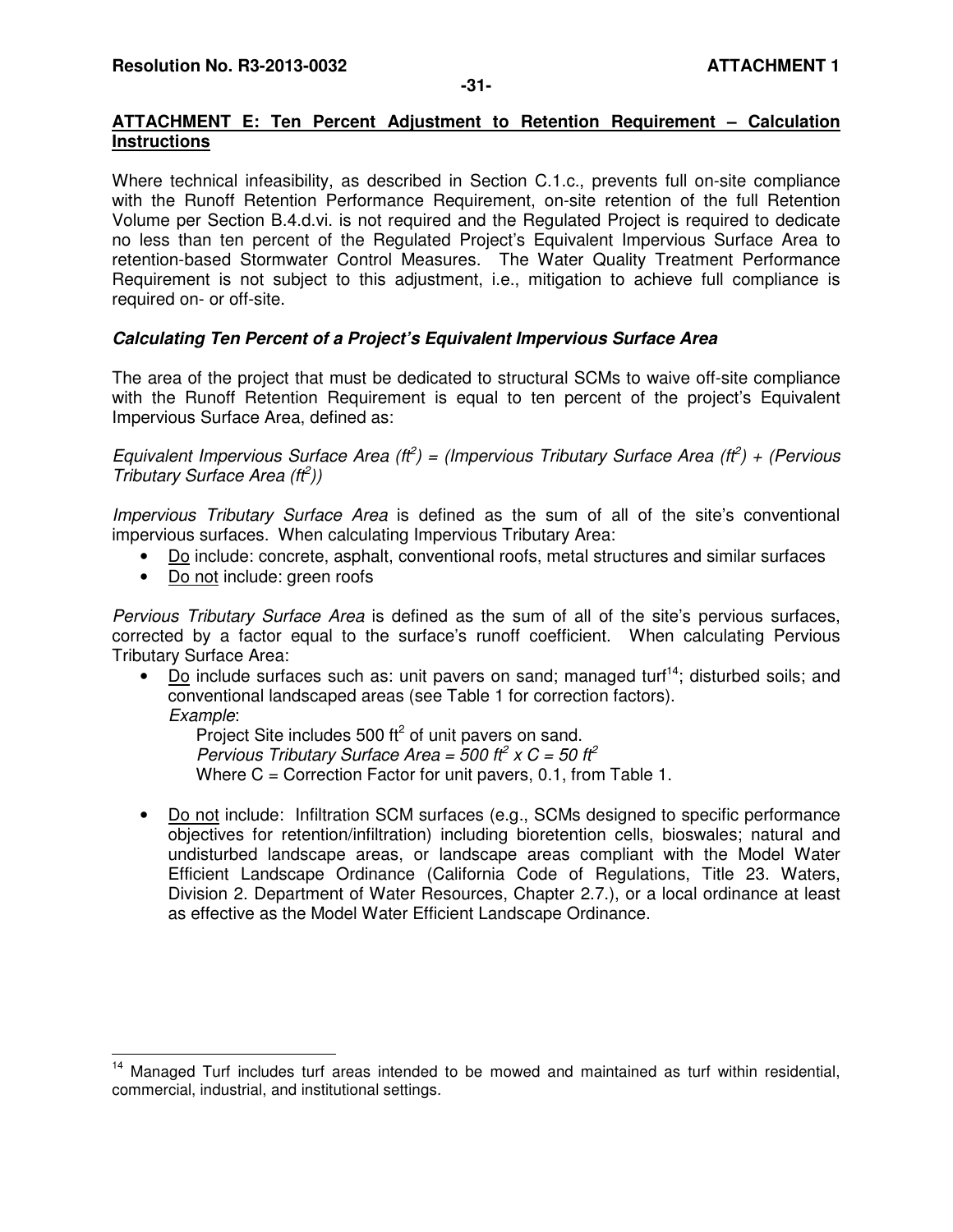$\overline{\phantom{a}}$ 

| <b>Pervious Surface</b>                | <b>Correction</b><br><b>Factor</b> |
|----------------------------------------|------------------------------------|
| Disturbed Soils/Managed Turf           | A: 0.15                            |
| (dependent on original Hydrologic Soil | B: 0.20                            |
| Group)                                 | C: 0.22                            |
|                                        | D: 0.25                            |
| <b>Pervious Concrete</b>               | 0.60                               |
| Cobbles                                | 0.60                               |
| Pervious Asphalt                       | 0.55                               |
| Natural Stone (without grout)          | 0.25                               |
| <b>Turf Block</b>                      | 0.15                               |
| Brick (without grout)                  | 0.13                               |
| Unit Pavers on Sand                    | 0.10                               |
| Crushed Aggregate                      | 0.10                               |
| Grass                                  | 0.10                               |

## **TABLE 1: Correction Factors**<sup>15</sup> **for Use in Calculating Equivalent Impervious Surface Area**

http://town.plympton.ma.us/pdf/land/scheuler\_runoff\_reduction\_method\_techMemo.pdf. All other correction factors from C.3 Stormwater Handbook, Santa Clara Valley Urban Runoff Pollution Prevention Program, Appendix F, p. F-9., May 2004.

http://www.sanjoseca.gov/planning/stormwater/pdfs/appendices\_files/Appendix\_F\_Final.pdf

<sup>&</sup>lt;sup>15</sup> Factors are based on runoff coefficients selected from different sources: Turf and Disturbed Soils from Technical Memorandum: The Runoff Reduction Method. Center for Watershed Protection & Chesapeake Stormwater Network. p.13, April 18, 2008.